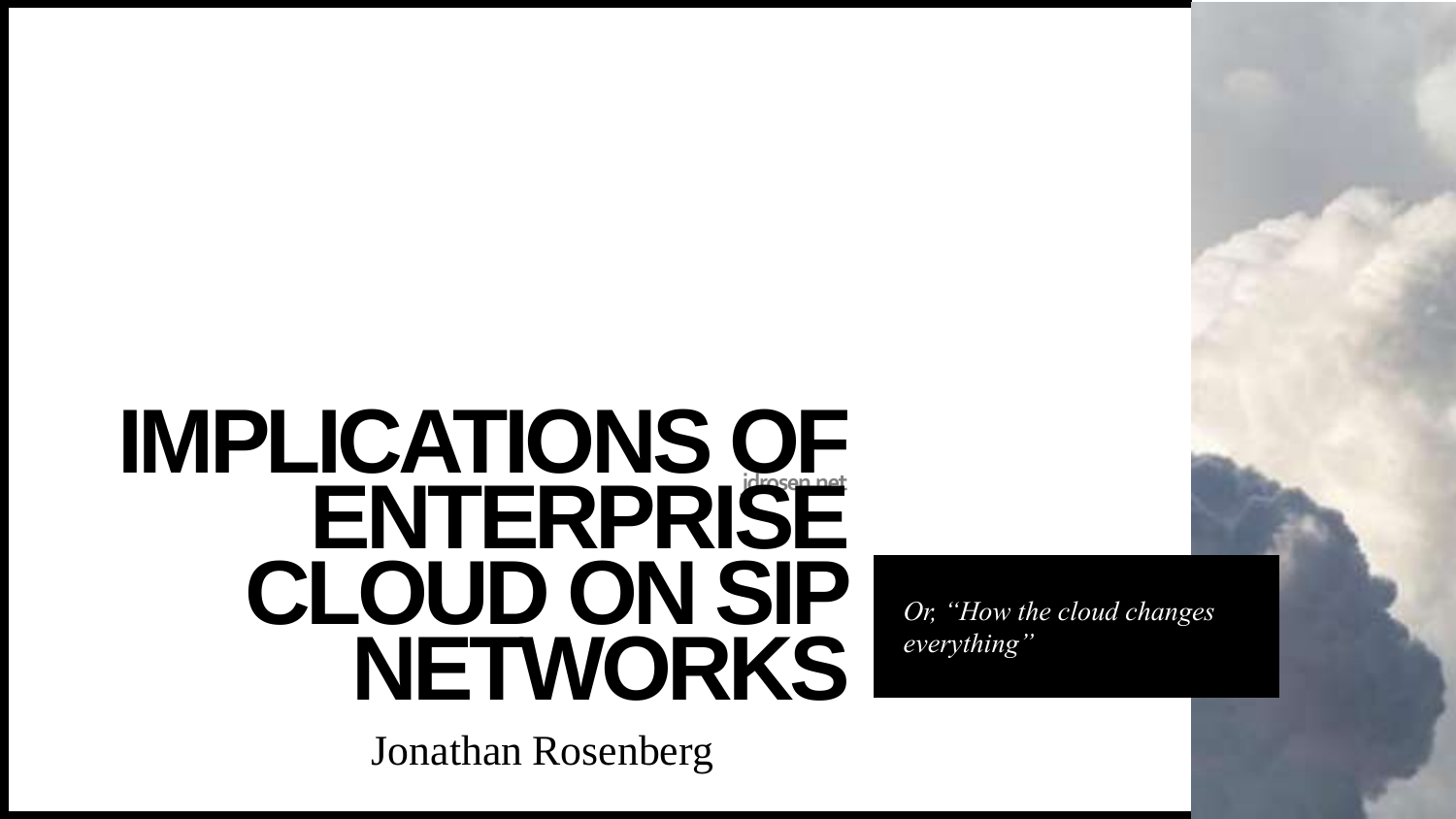## **THREE ERAS OF ENTERPRISE TELECOM**

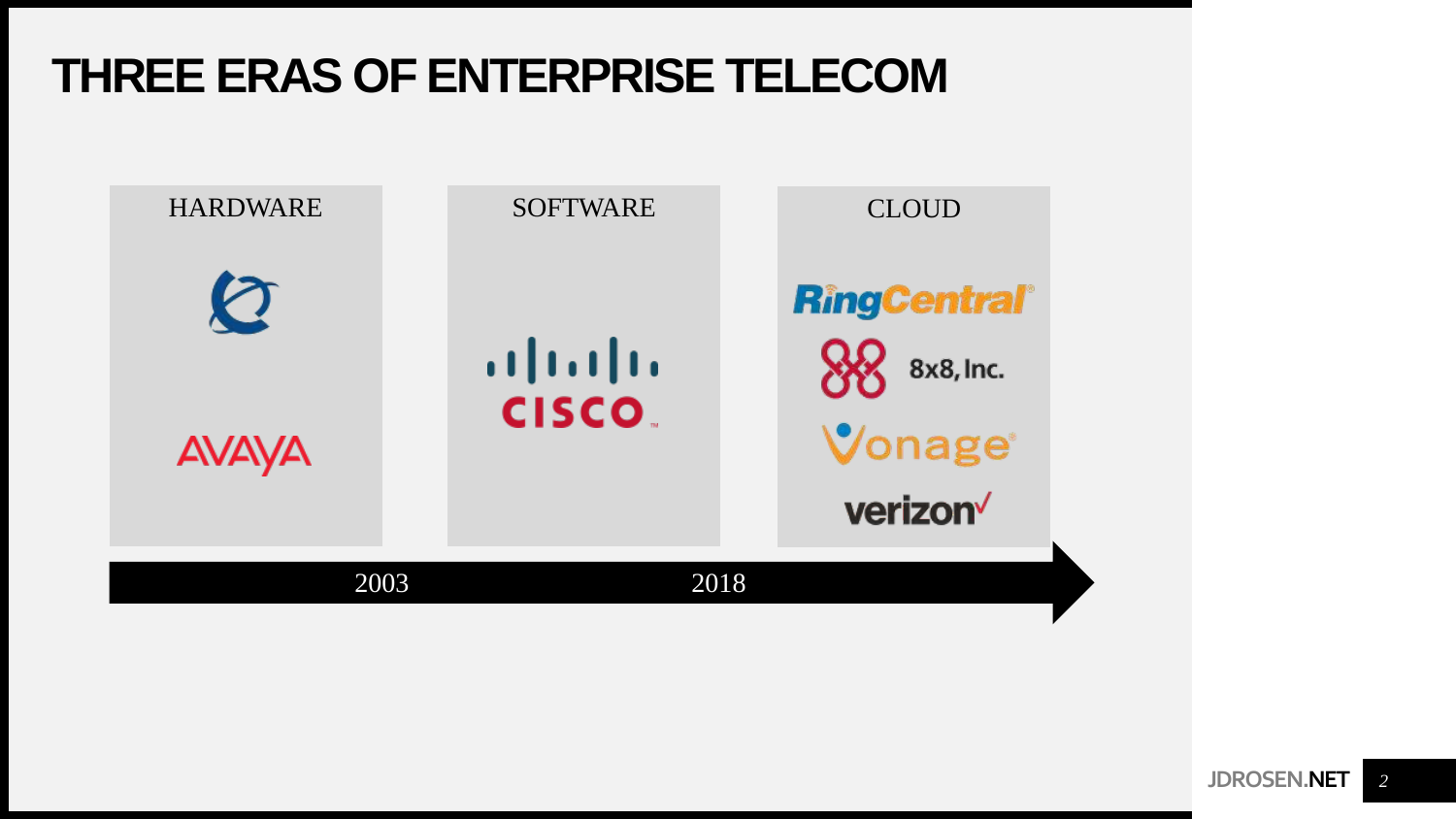## **MANY SEGMENTS AT DIFFERENT STAGES**

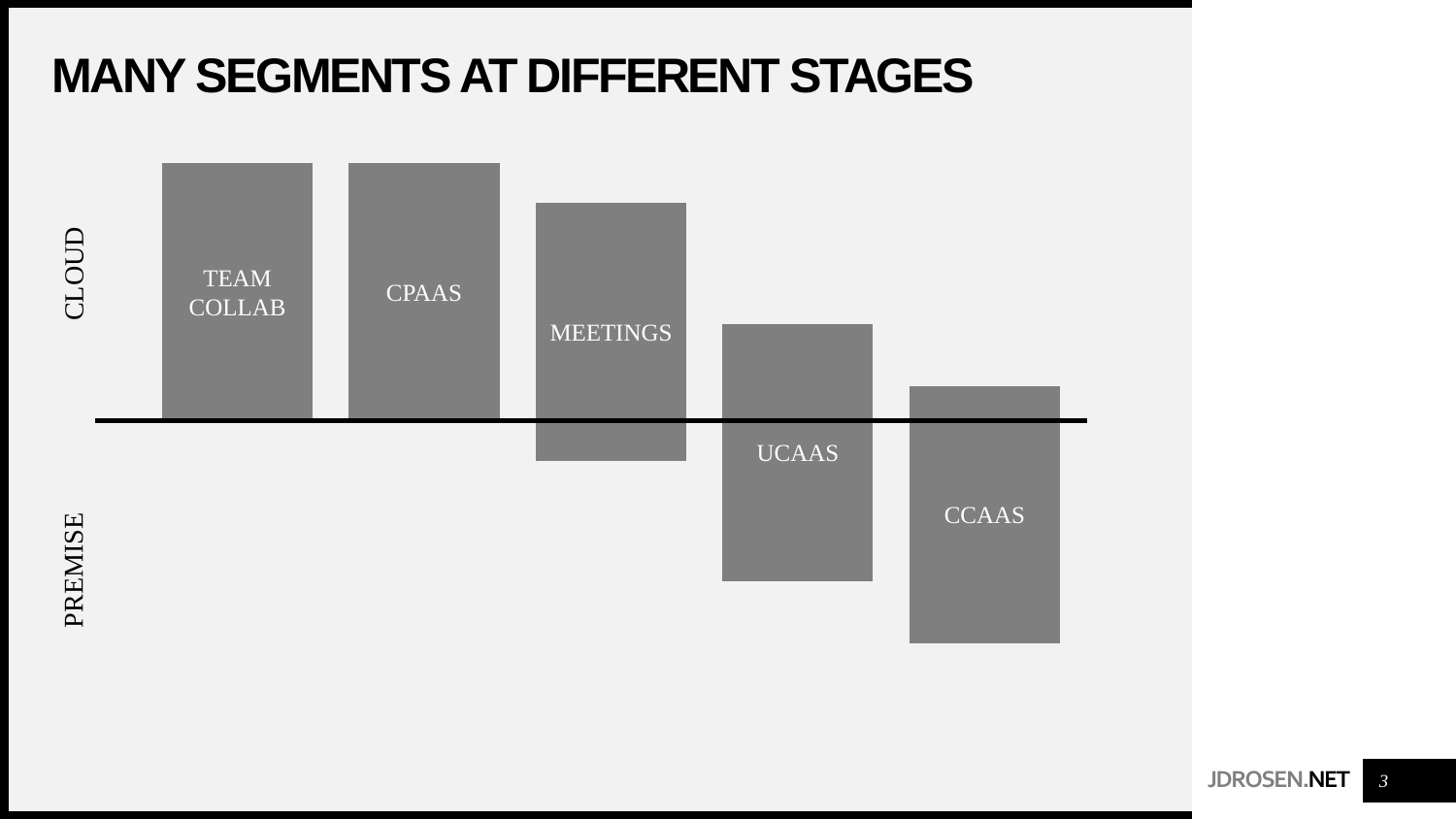# **WHAT DOES THIS MEAN FOR SIP NETWORKS?** *Less is More.*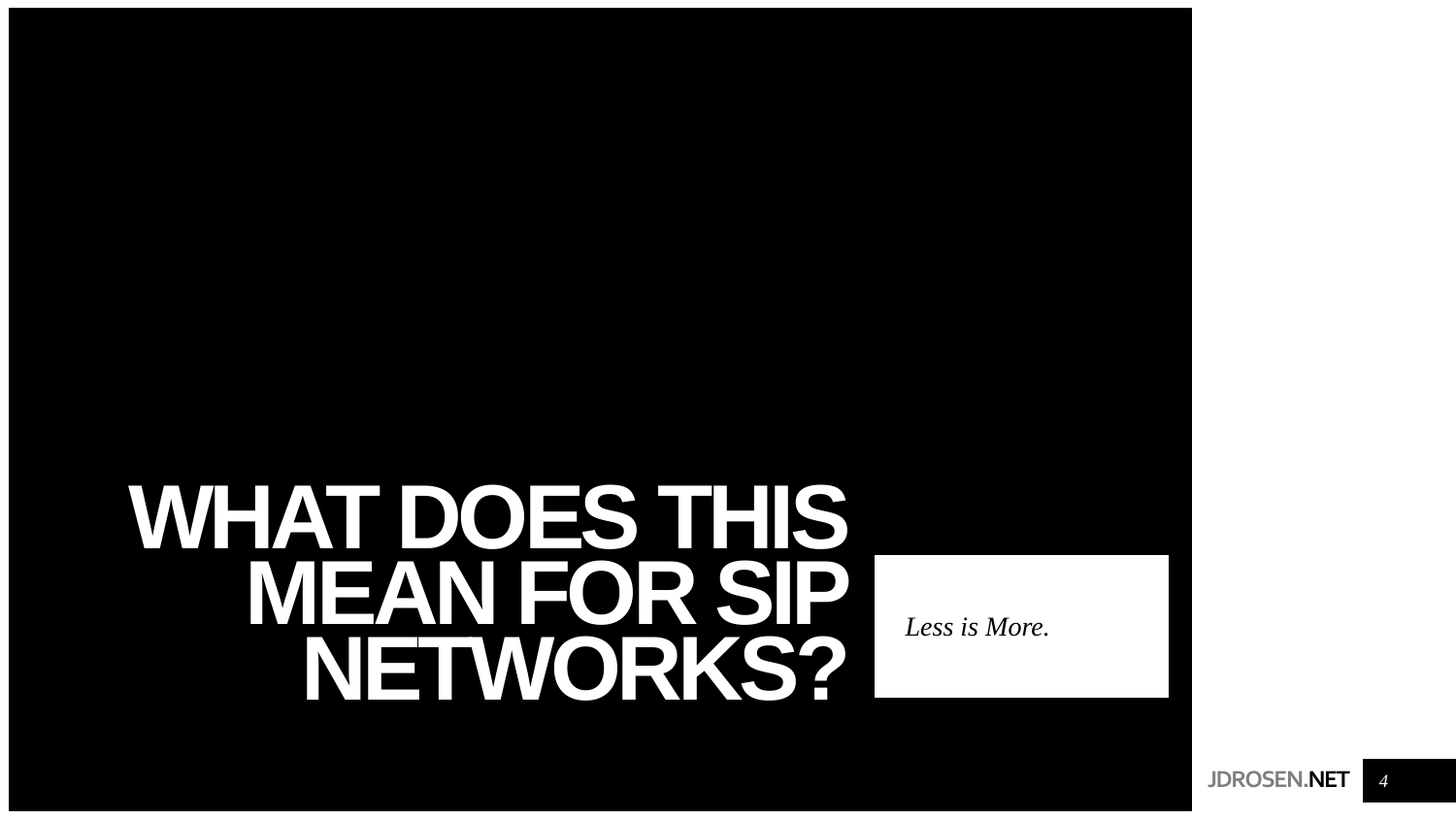## **SIP TRUNKING MIGRATES TO THE CLOUD TOO**



**JDROSEN.NET** *5*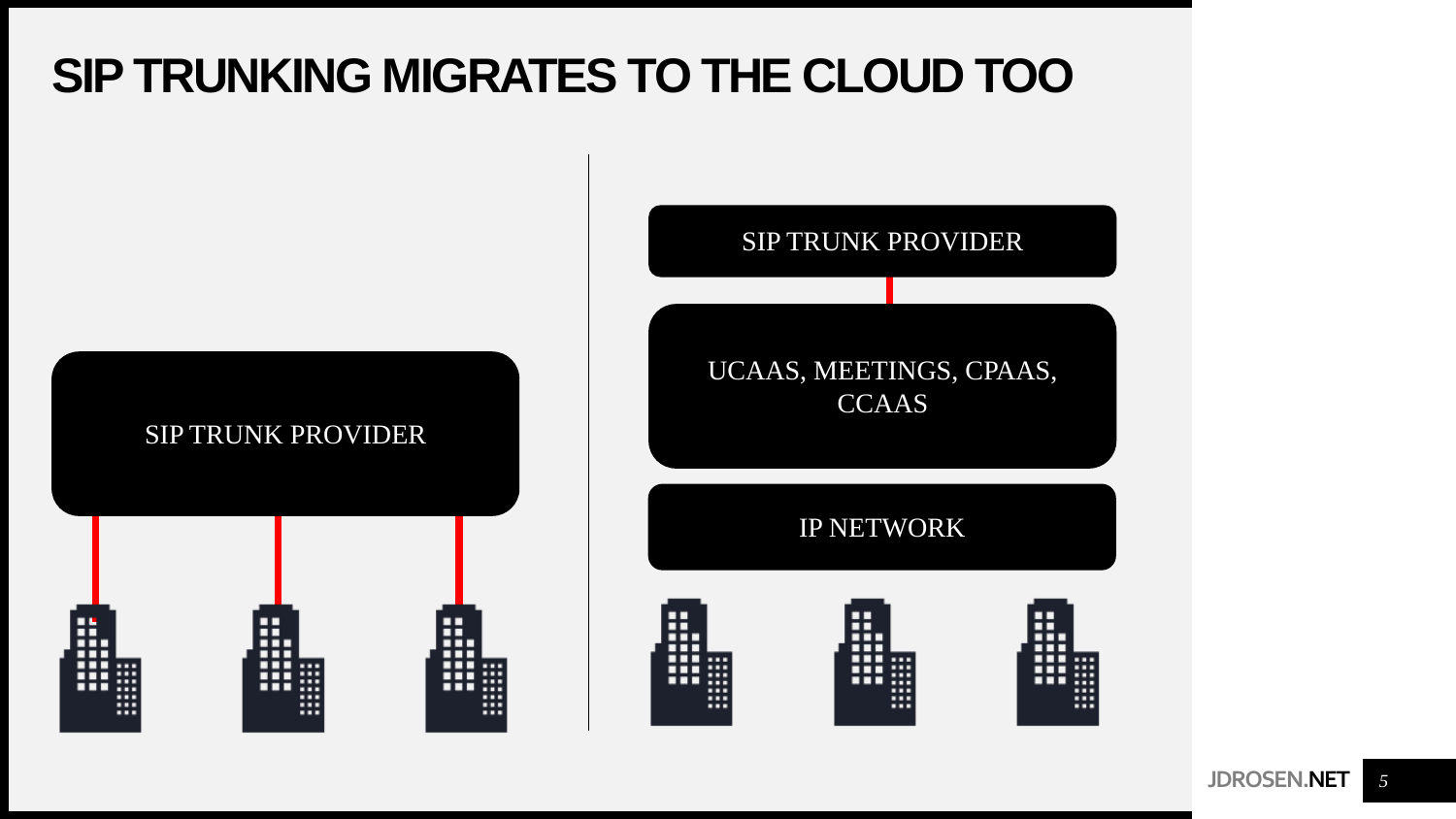## **MASSIVE CARDINALITY REDUCTION**



 $\sim$ 100K enterprises = ~100K SIP Trunks  $\sim$  10s of providers = ~10s of SIP trunks!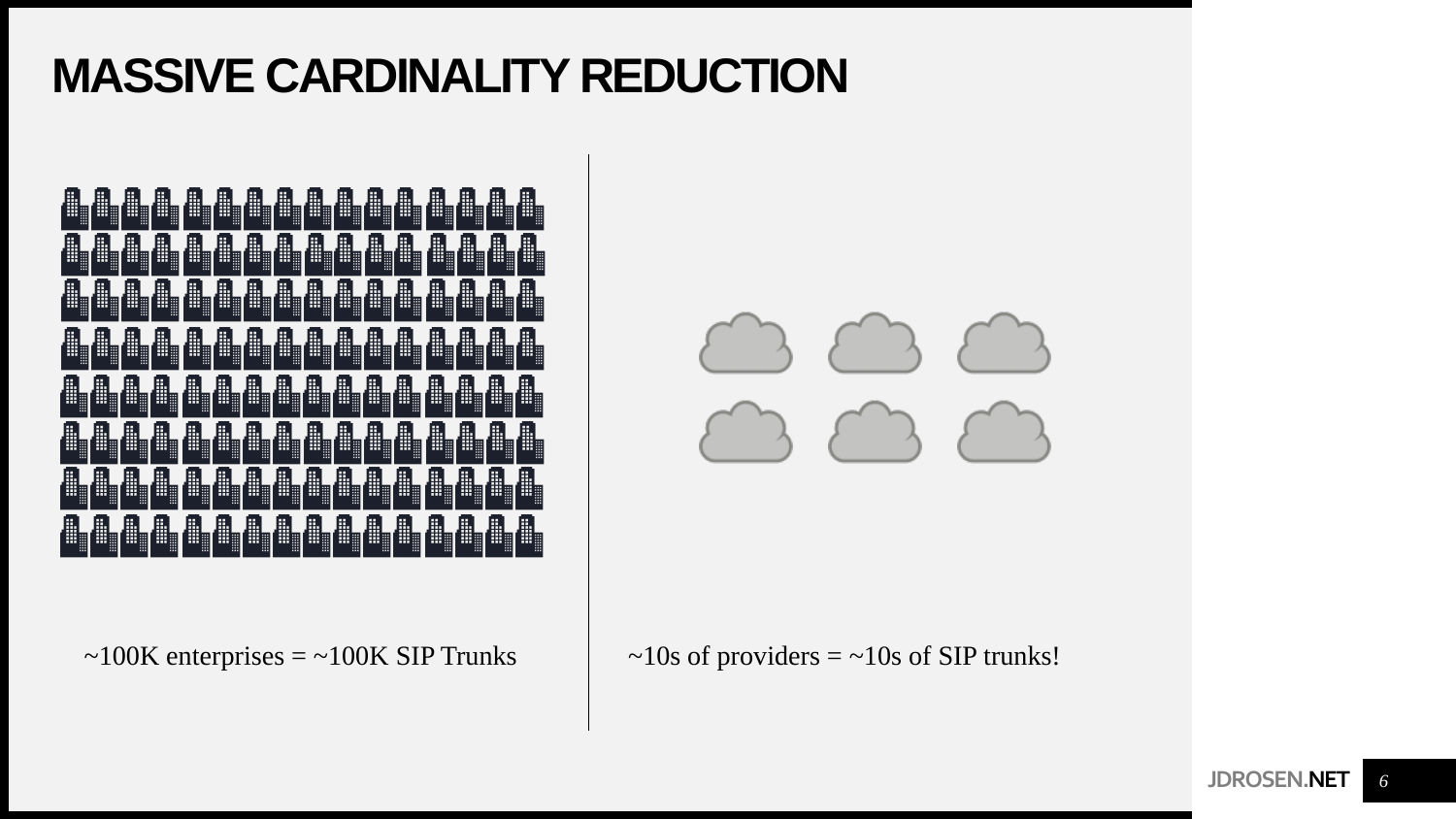## **VOLUME CONSOLIDATION**



#### SIP TRUNK PROVIDER SIP TRUNK PROVIDER

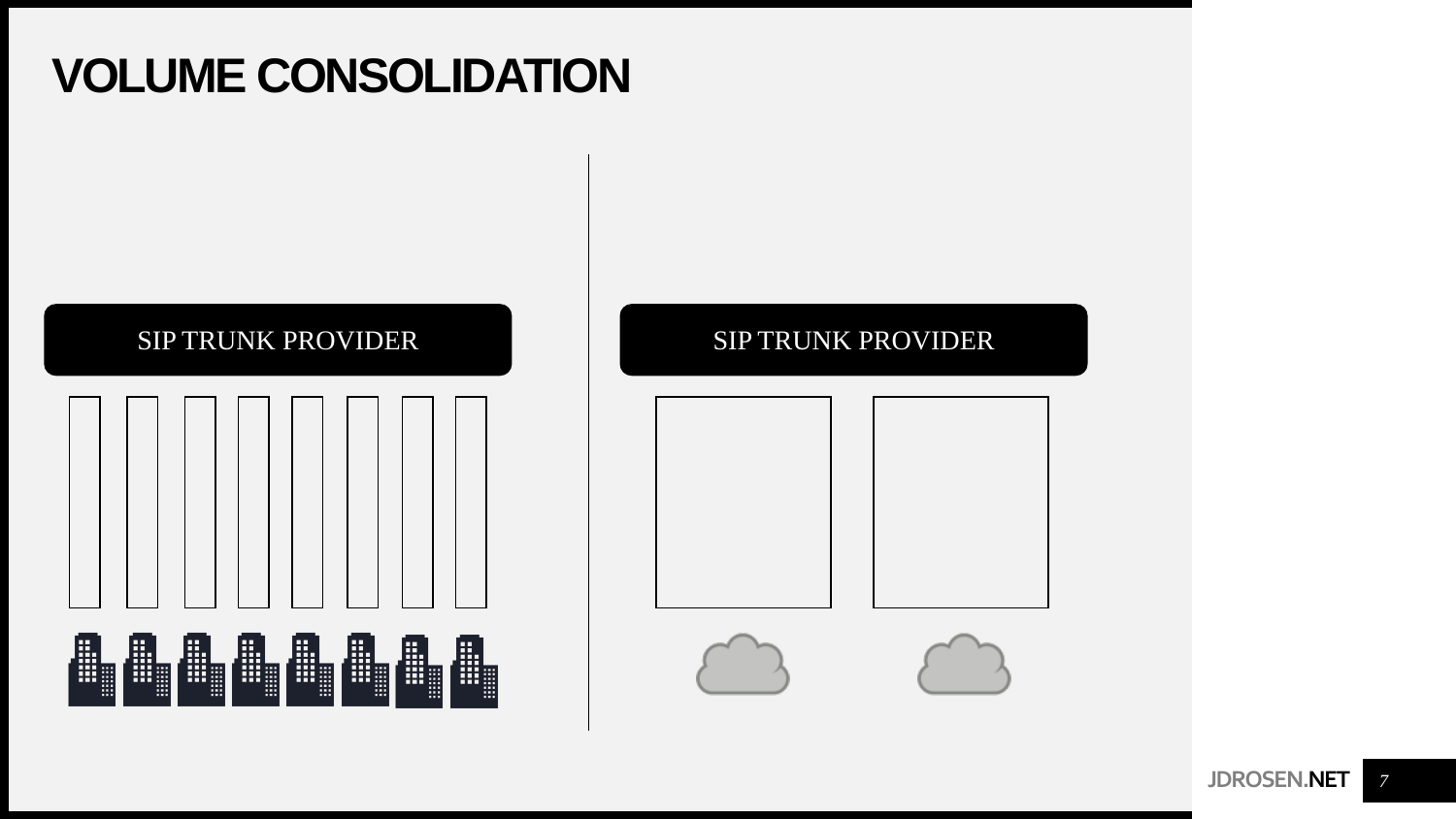## **PRICE EROSION**



#### SIP TRUNK PROVIDER SIP TRUNK PROVIDER

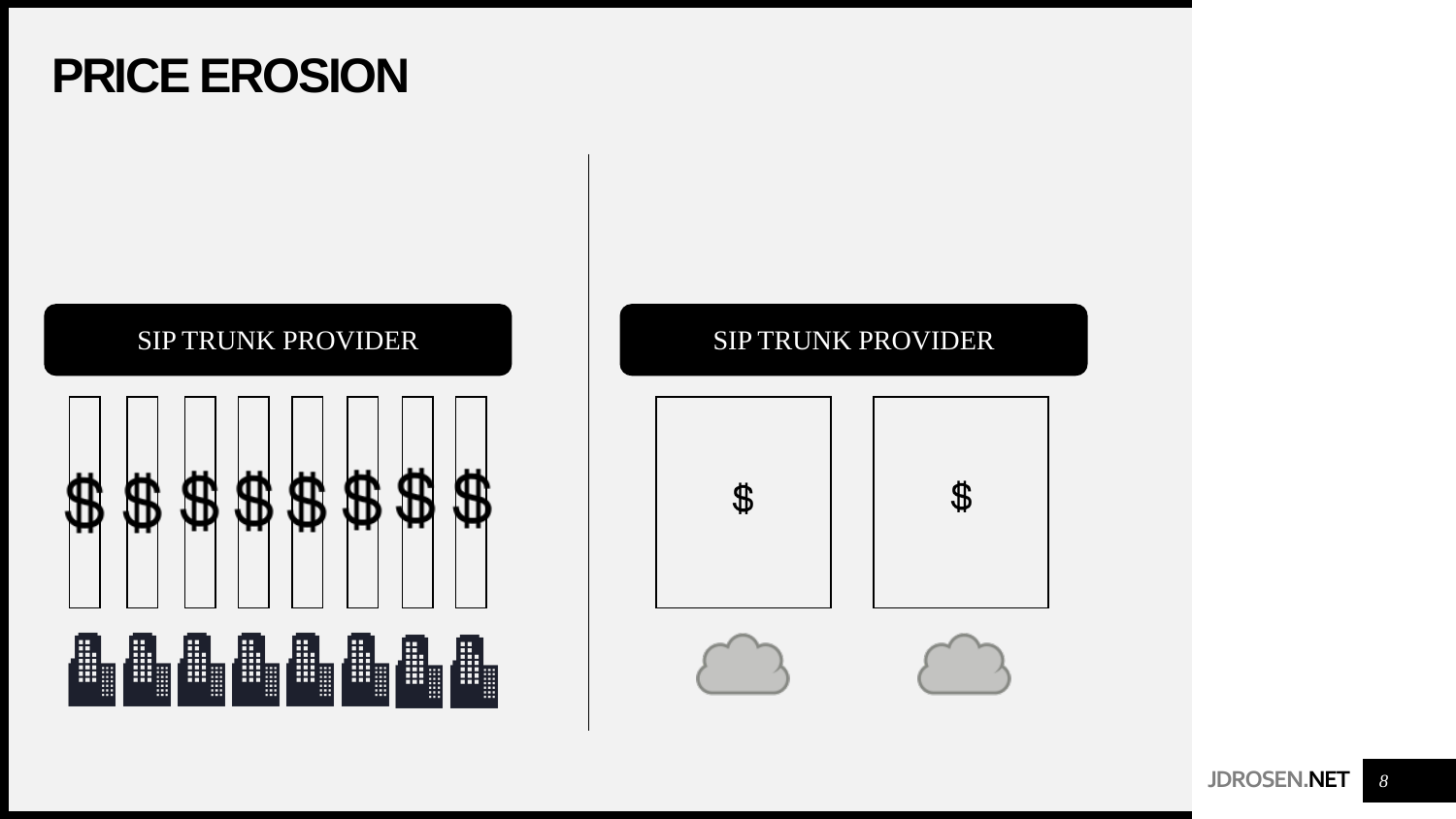## **SERVICE TRANSFORMATION**

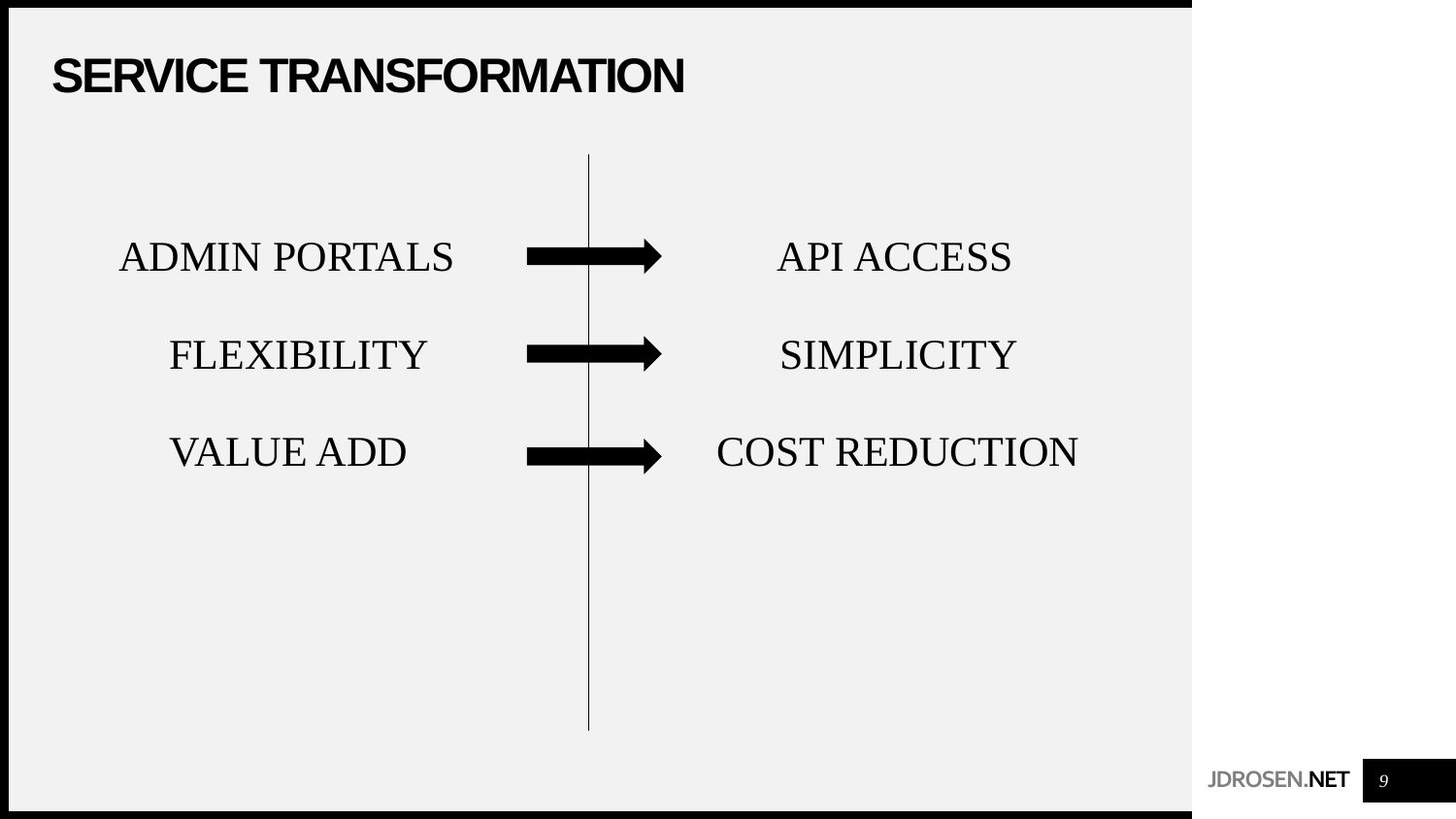## **SIP PEERING BECOMES IP PEERING**



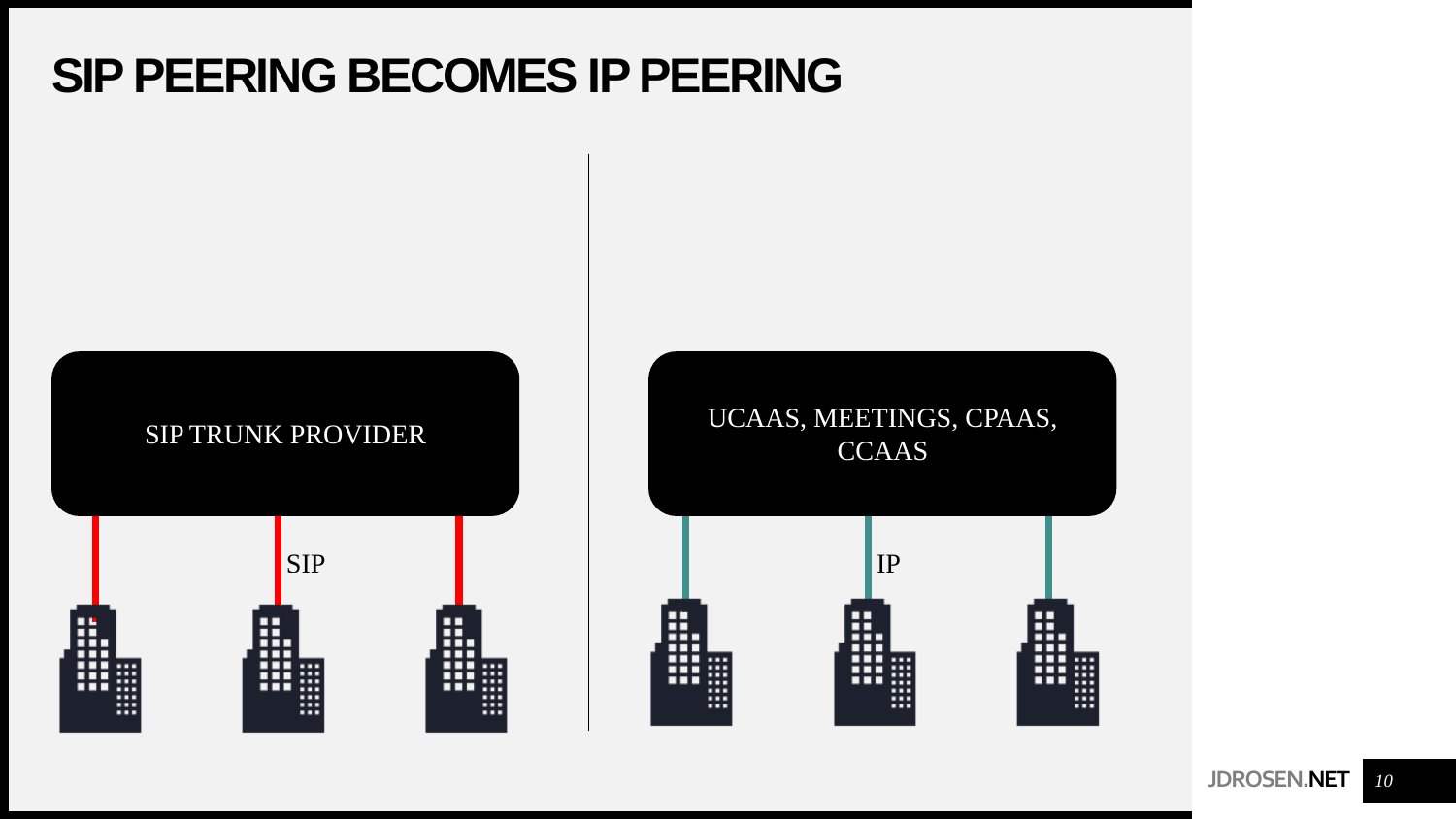## **PRIVATE SIP TRUNKING FOR HYBRID DEPLOYMENTS**





**JDROSEN.NET** *11*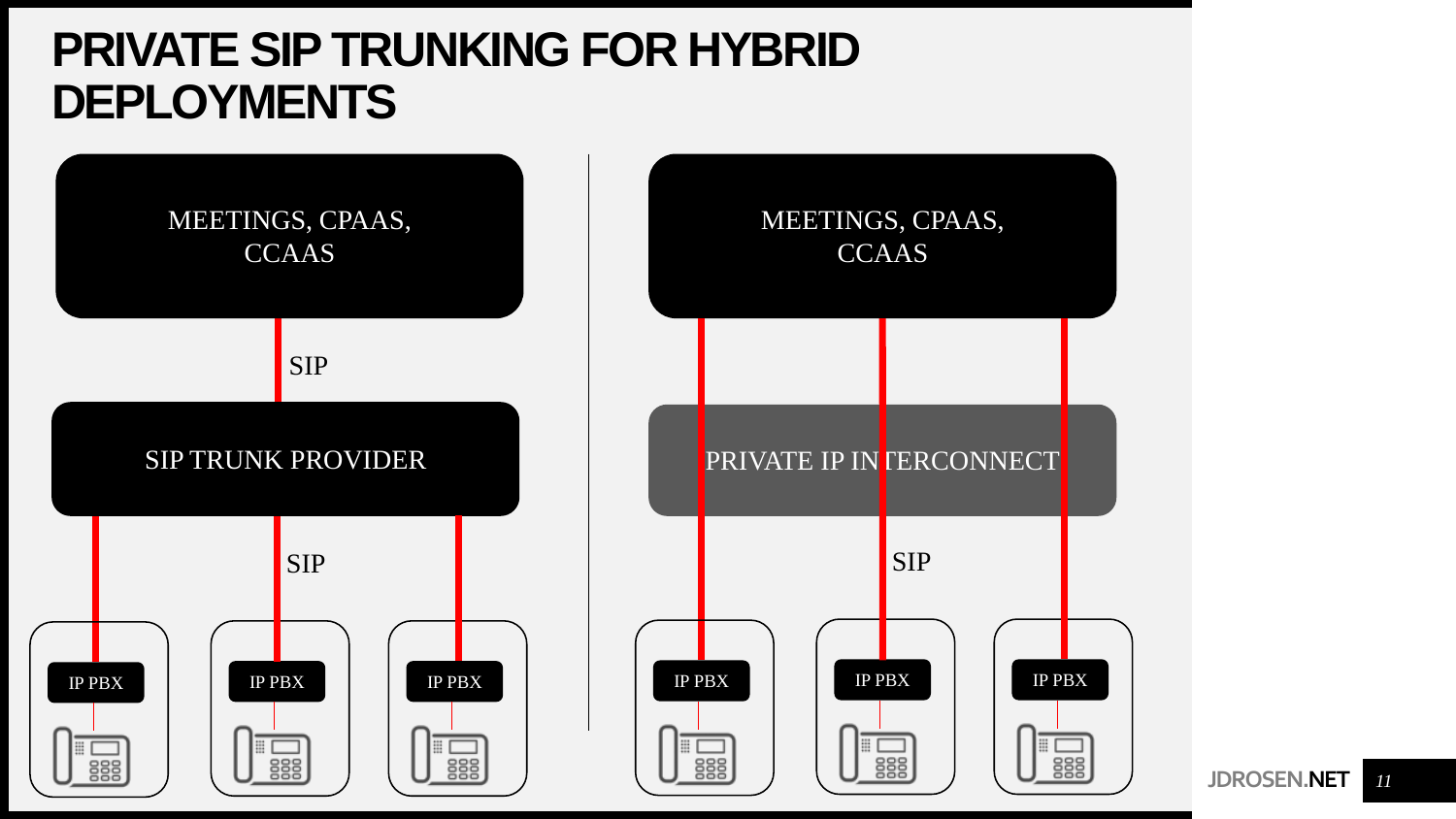## **ITS HERE TODAY**

#### Webex Edge services capabilities



#### Webex Edge Audio

Edge Audio decouples the public switched telephone network (PSTN) from Webex by intelligently routing audio calls over VoIP or using existing PSTN services. It allows any company with Unified Communications Manager to reduce PSTN costs, with no change in user behavior.

Get started >



#### All About SIP-Connected Audio

With SIP-connected audio, we establish a SIP trunk (a network connection specifically designed to make and deliver phone calls) over a direct and private connection between the customer's network and the Zoom cloud. Meeting participants that dial into a meeting or have the meeting call them, and are "on net" from the perspective of the customers IP telephony network, will be connected over this trunk rather than over the Public Switched Telephone Network (PSTN aka phone lines). This connection is secure and reliable, and saves money compared to PSTN rates and fees.

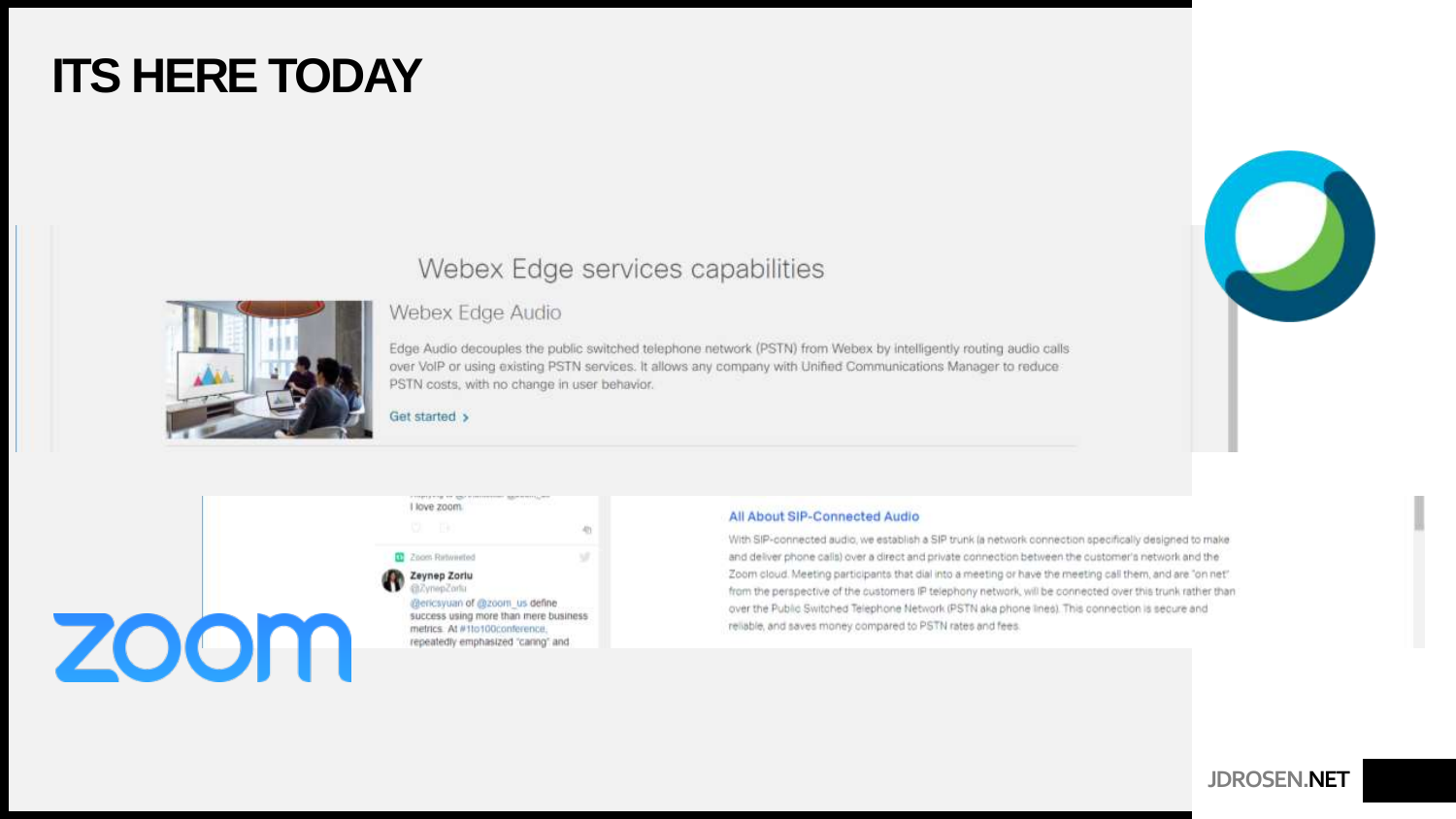## **UCAAS WITH ON-PREM GW**



**JDROSEN.NET** *13*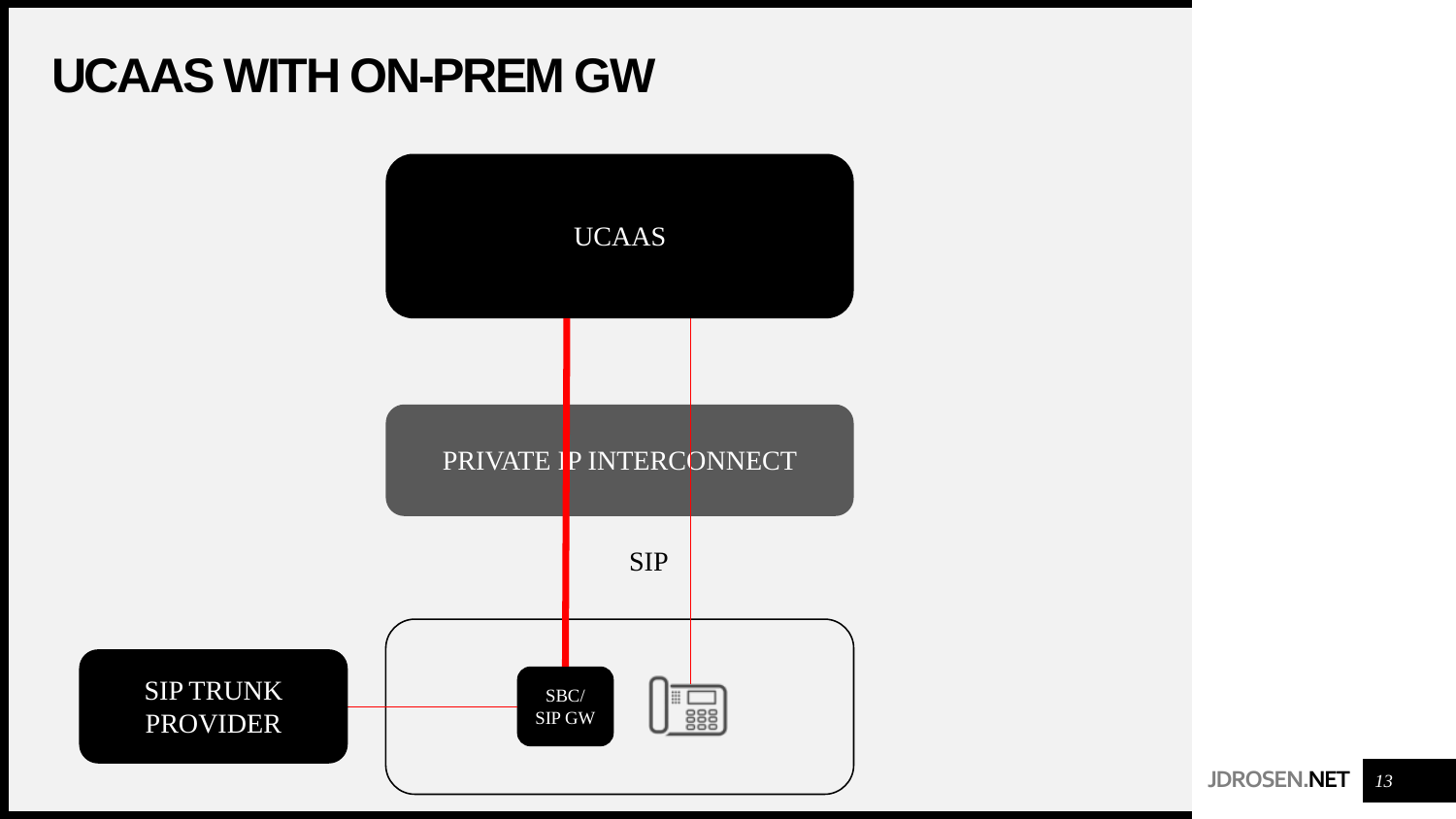## **WHY ON-PREM GW MODEL?**

- Incremental Migration
- Contracts
- Global connectivity
- Costs: middleman
- No Porting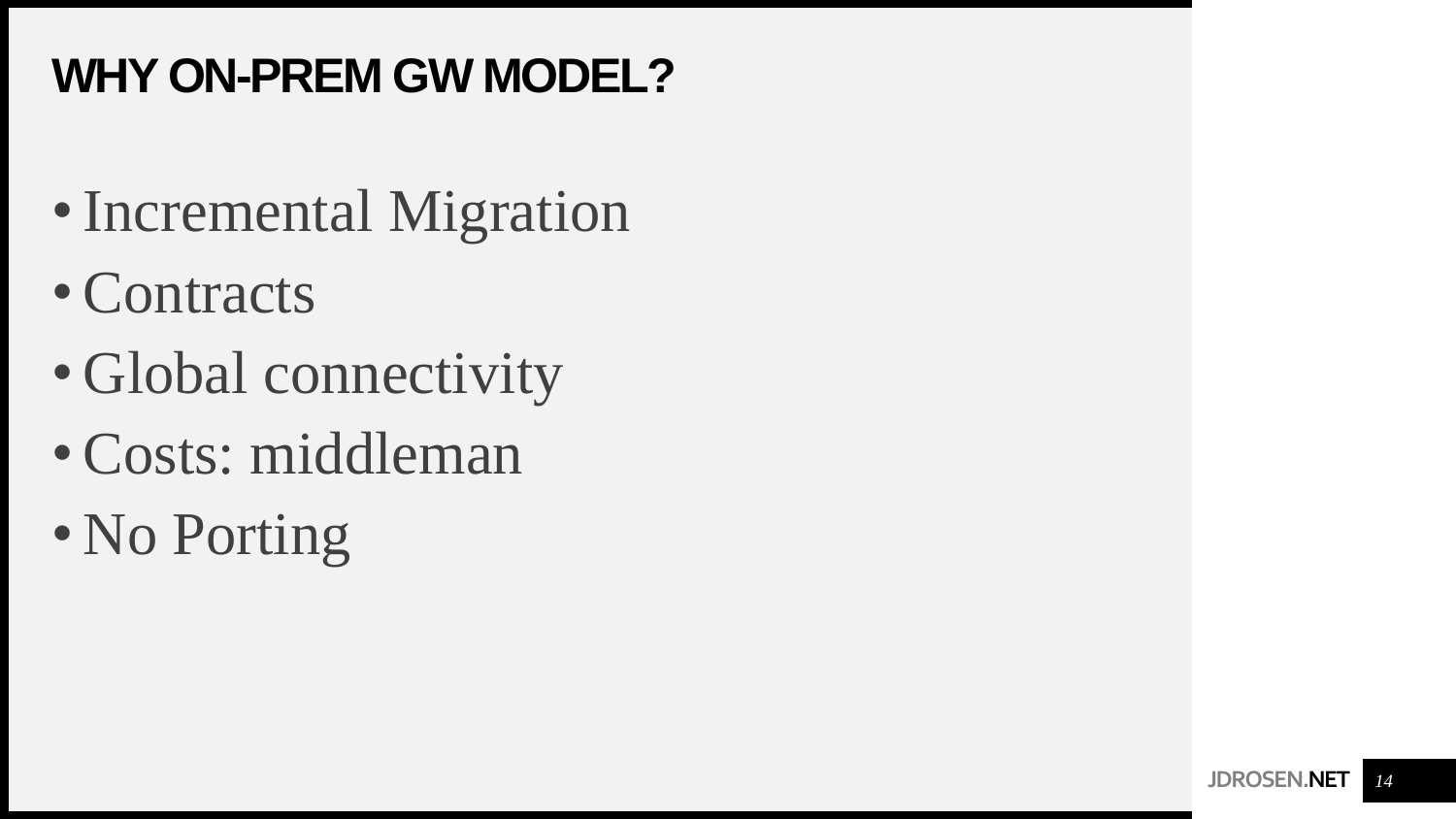## **UCAAS WITH BYOSIP**

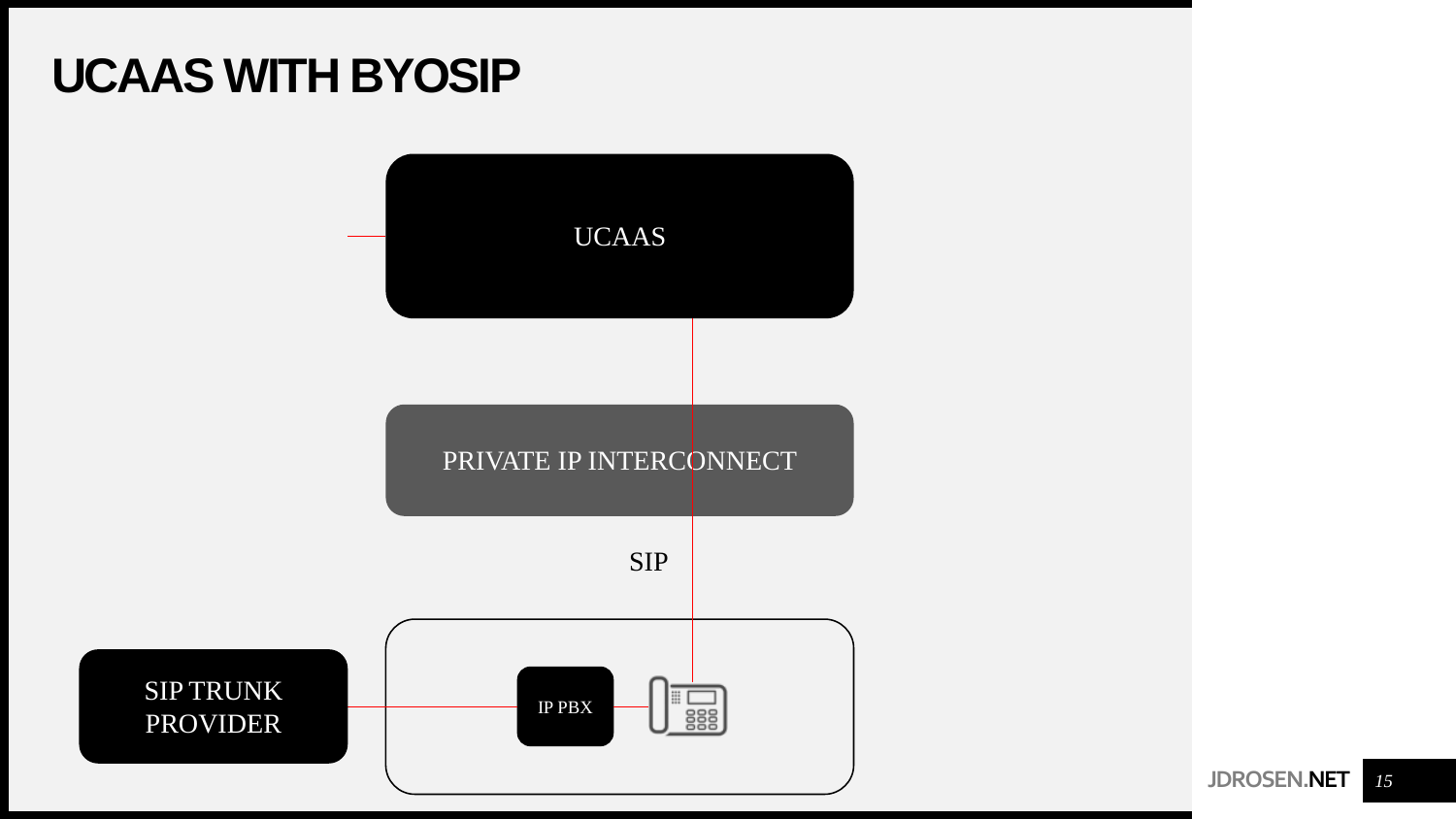## **BYOSIP VS PURE UCAAS**

|                          | <b>BYOSIP</b>      | <b>PURE UCAAS</b>      |
|--------------------------|--------------------|------------------------|
| <b>Contract Owned by</b> | Enterprise         | <b>UCaaS</b> Provider  |
| Number of Trunks         | One per enterprise | One per UCaaS Provider |
| <b>Requires Porting</b>  | N <sub>0</sub>     | Yes                    |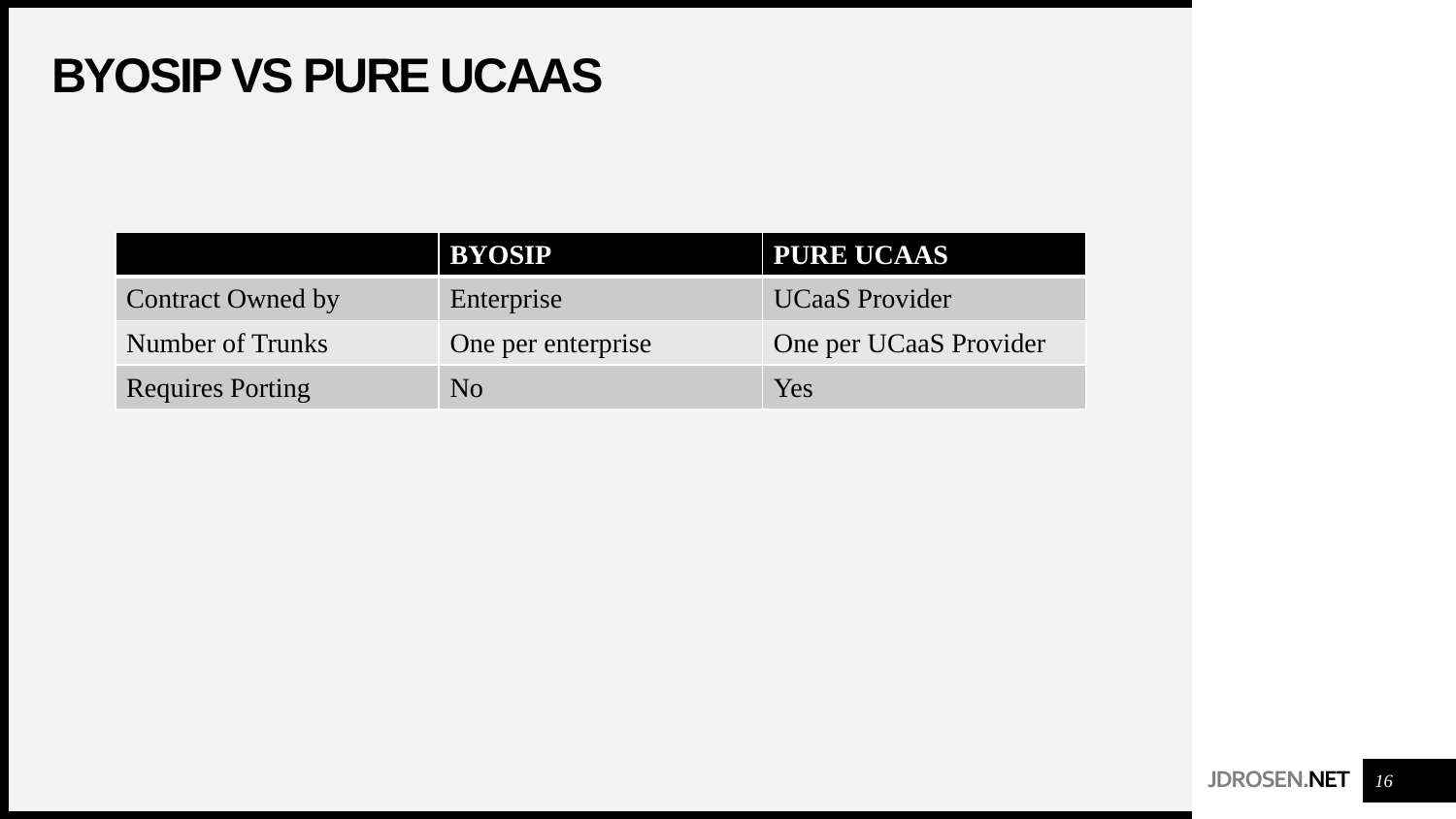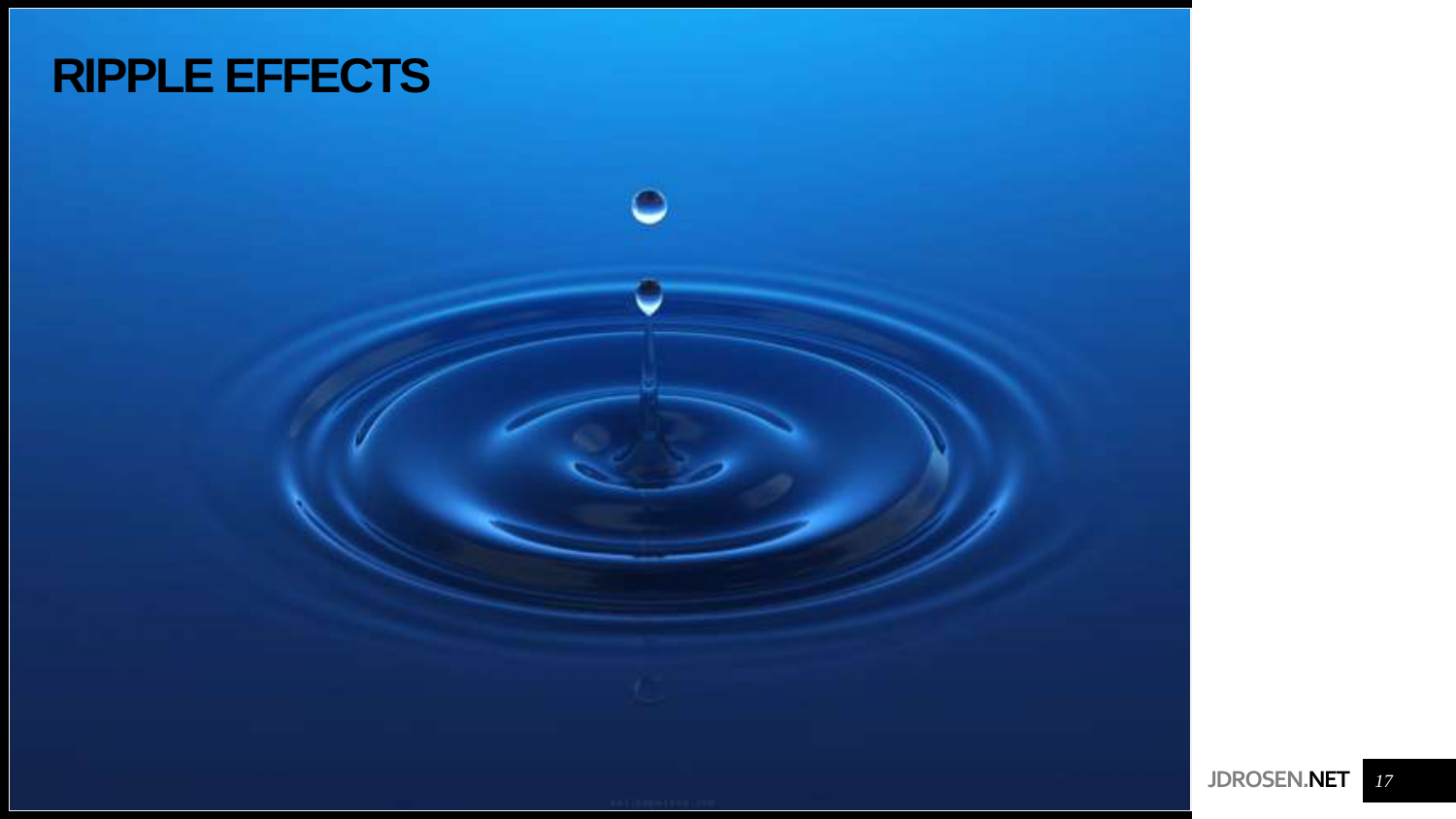## **ENTERPRISE SBC MARKET PEAKS THEN DIES**

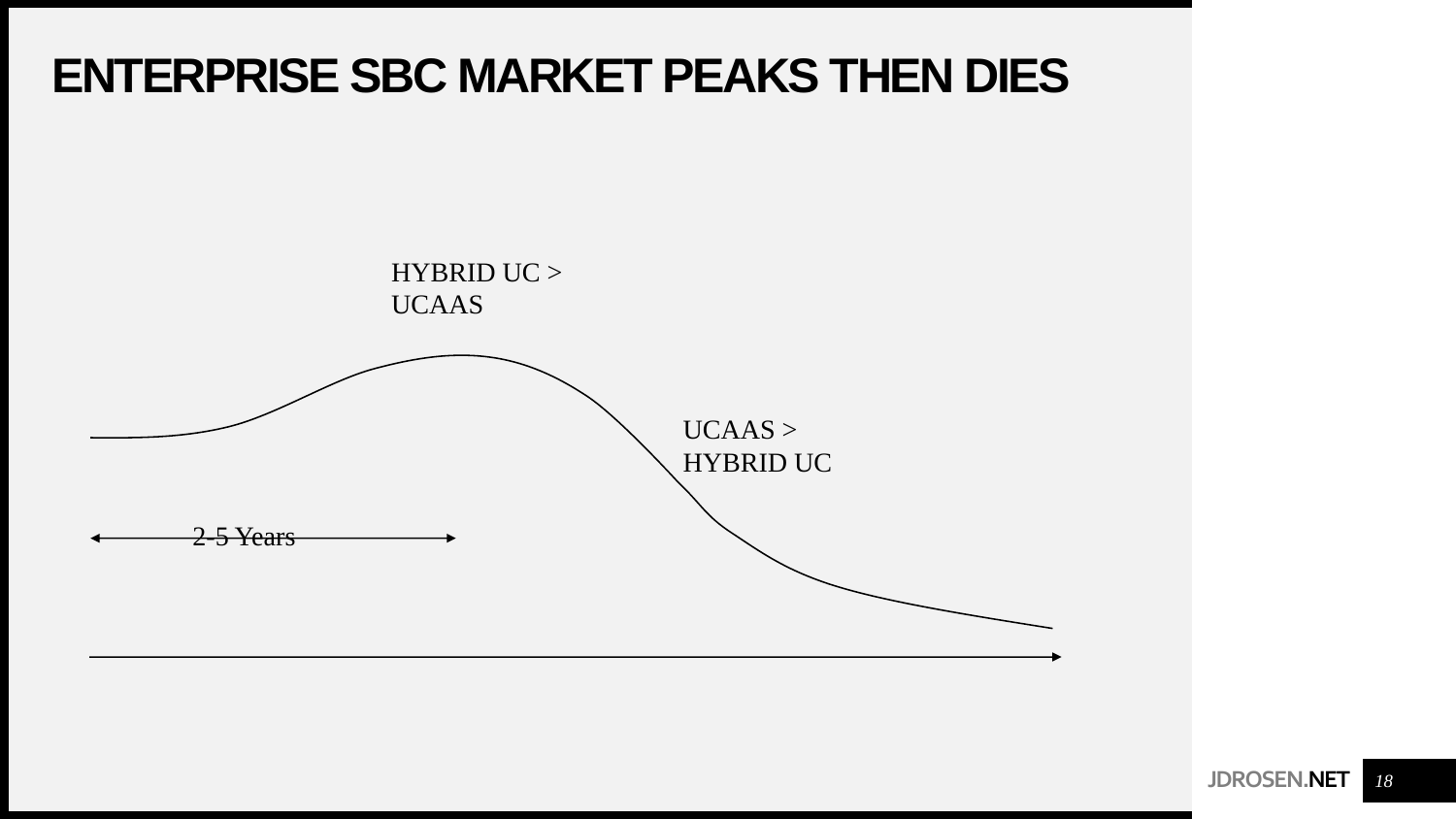## **CLOUD PROVIDERS OFTEN BUILD SBC**

#### AUTOMATION



LMA INTEGRATION

HORIZONTAL SCALE

MINIMAL FEATURE NEED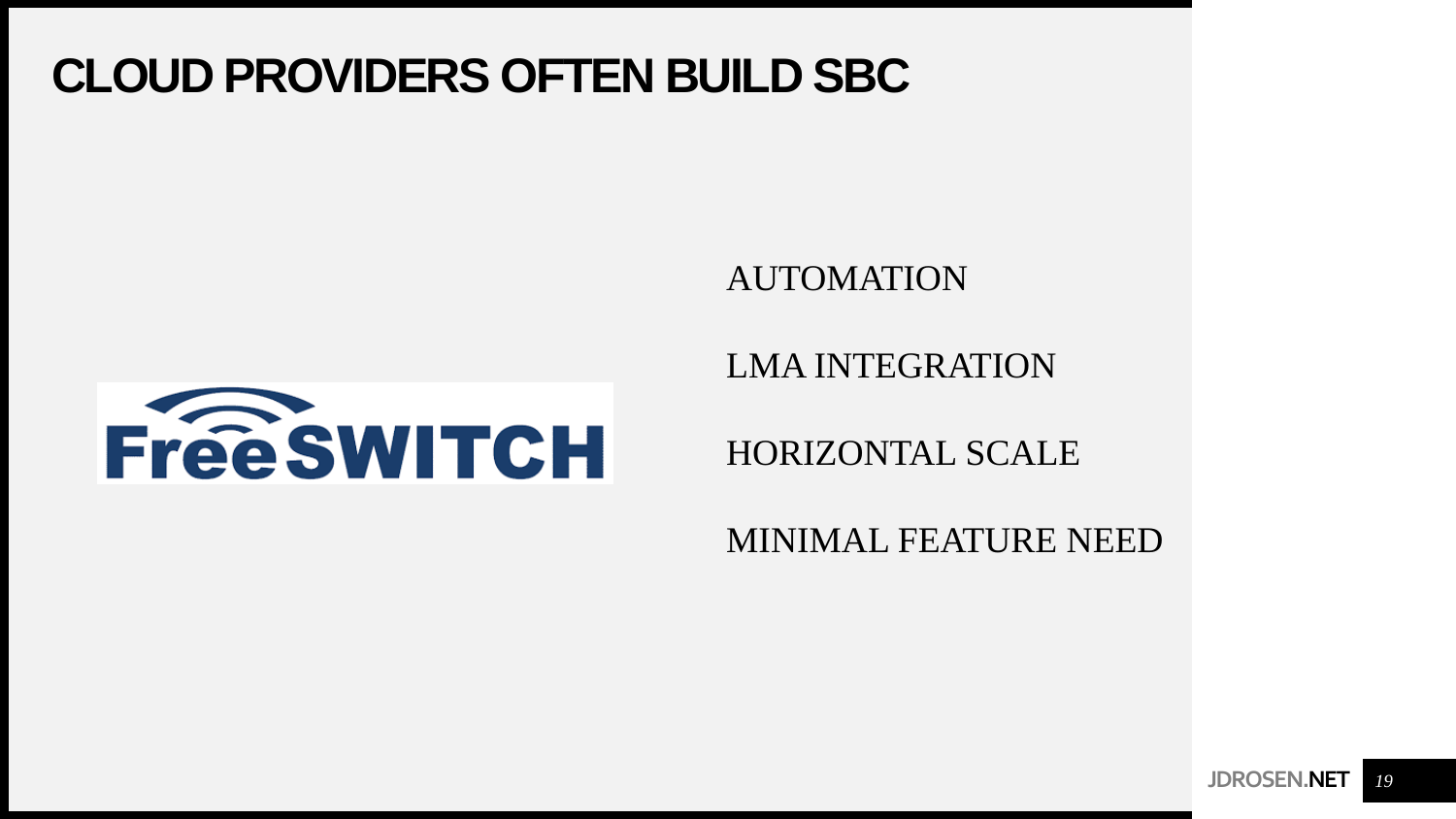## **SPSBC MARKET GROWS FOR CARRIERS, DECLINES FOR SAAS PROVIDERS**

CARRIERS

UCAAS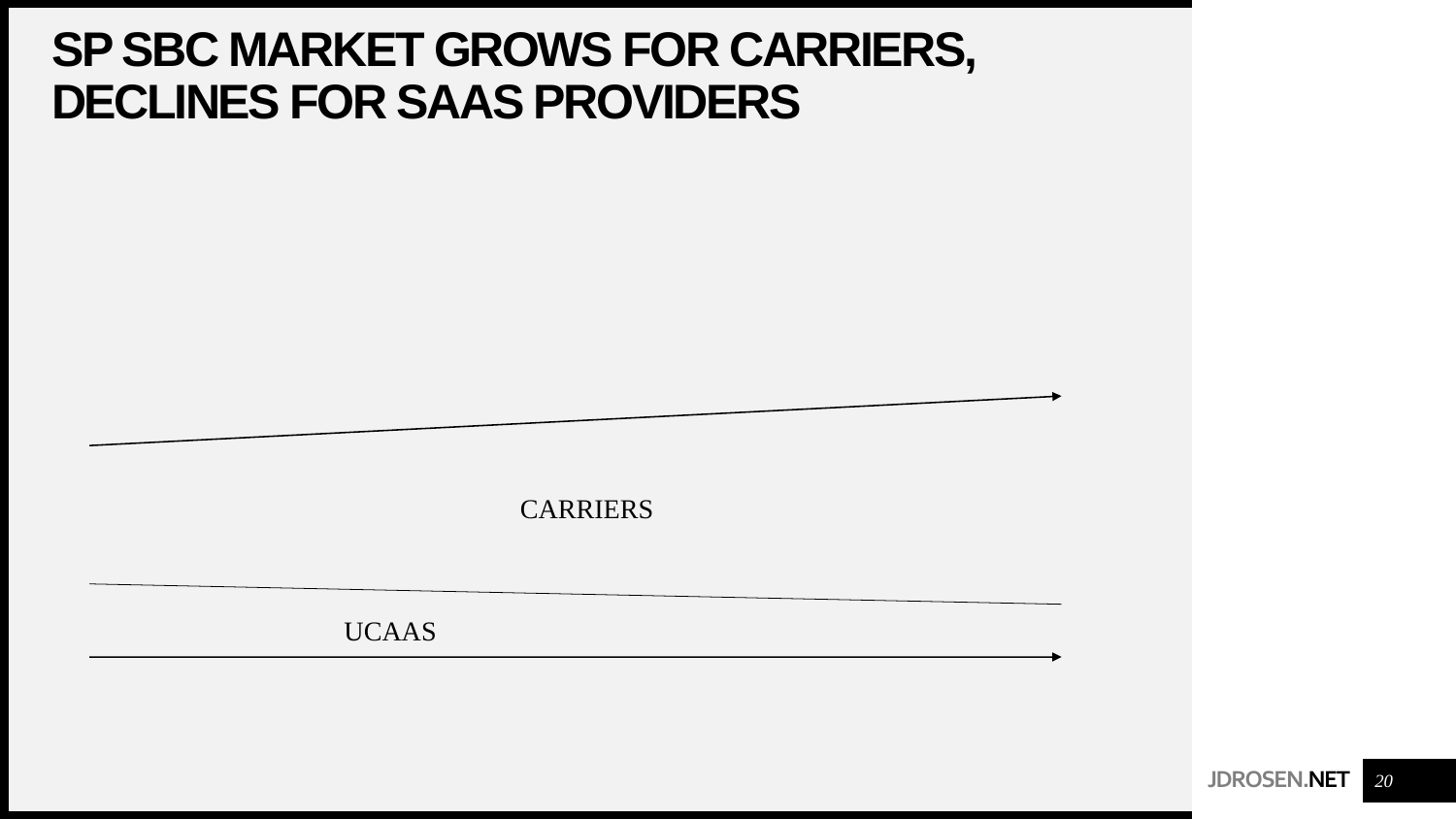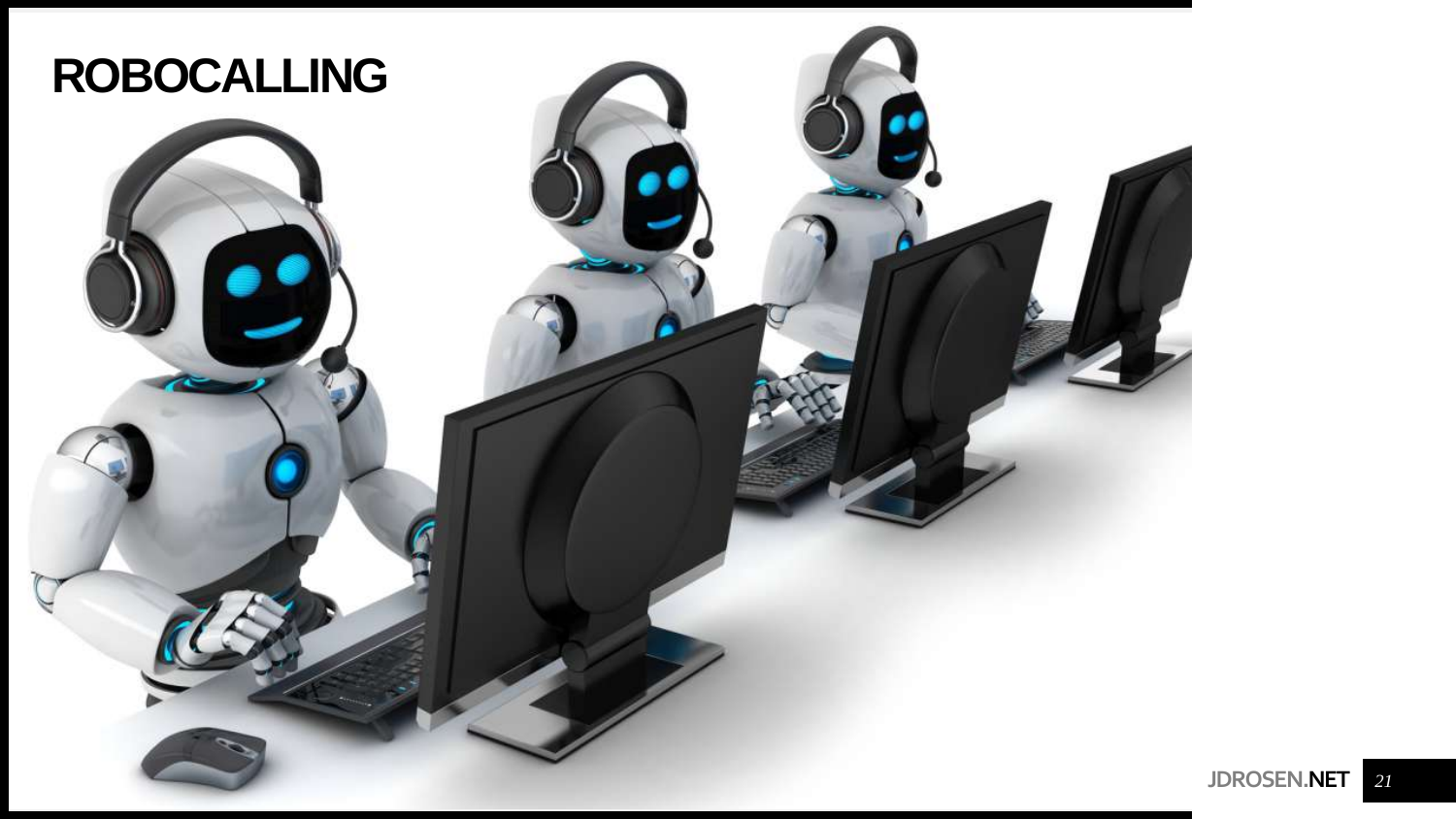## **CPAAS –AUTHENTICATED CALLER ID**

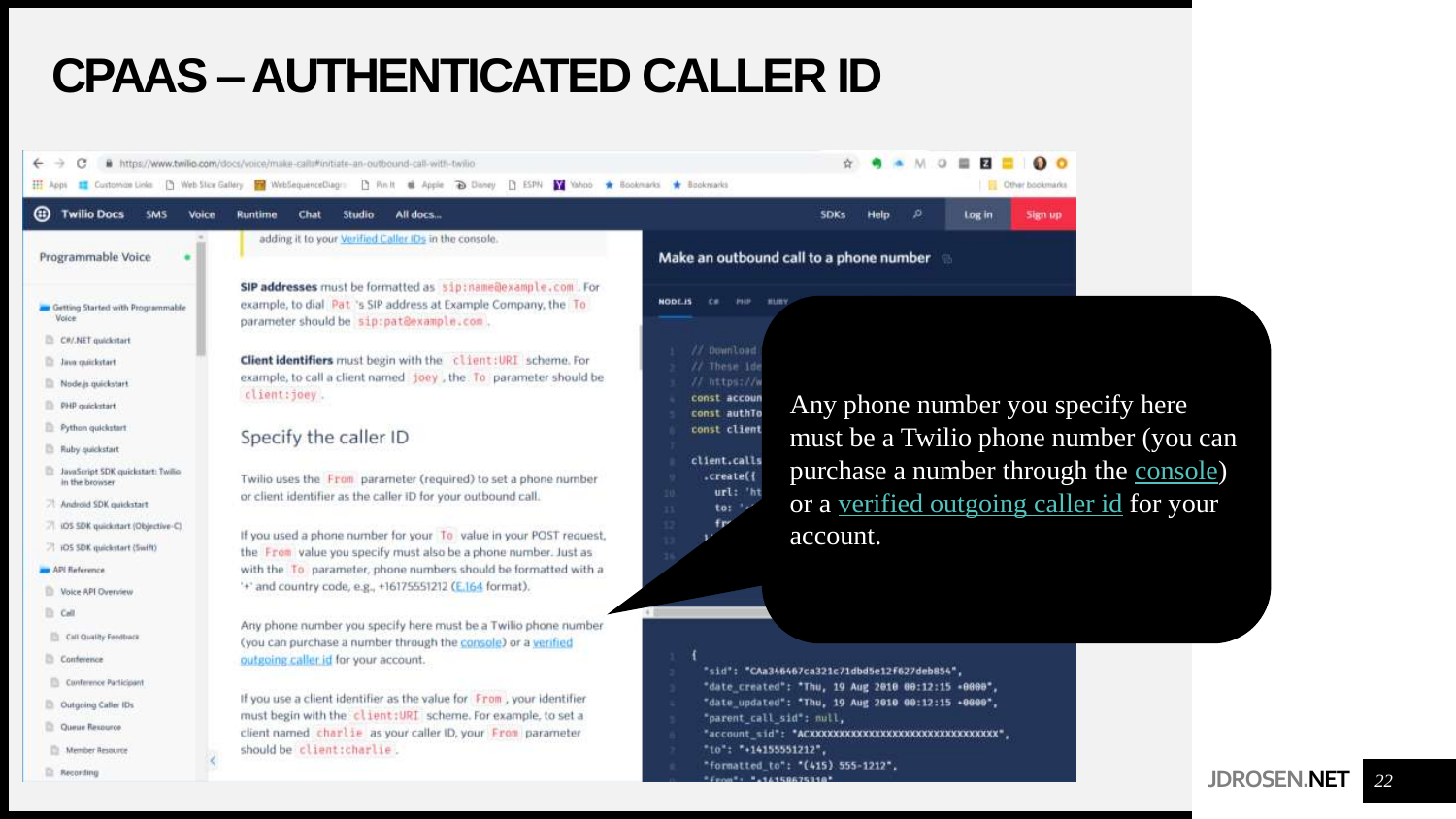## **CPAAS –AND RATE LIMITING**

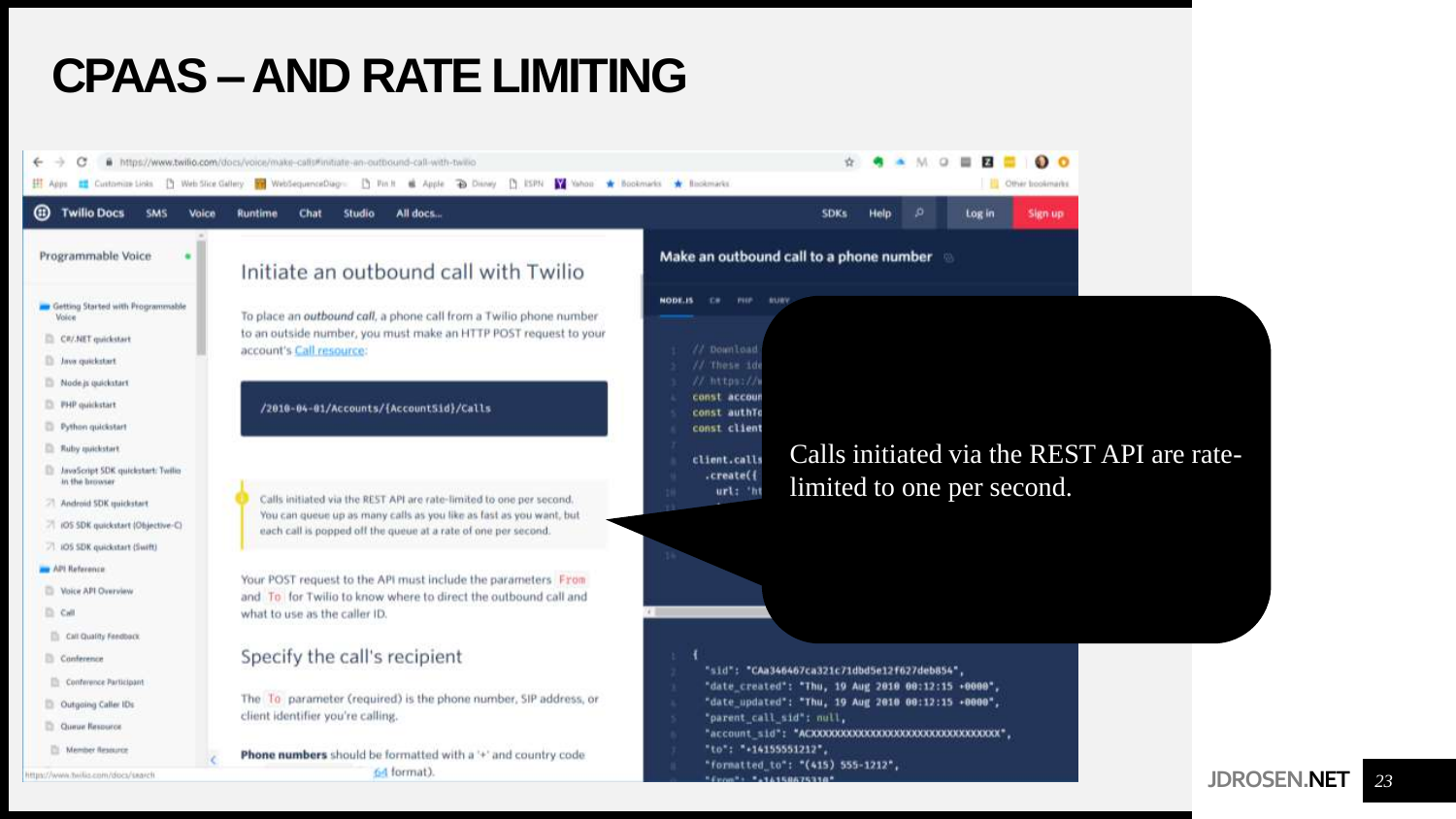## **CLOUD PROGRAMMABILITY ENABLES EDGE ROBOCALL APPROACHES**

n

n

**TWO FRANCISCO DISPOSE CAMPA NEW ARTISTICS** 

493 COUNTY CAN A CAN A CHARGE

#### Third party API add-ons

Spot, reject or reroute spam callers programmatically. Nomorobo determines if an incoming caller has high frequency call patterns, and alerts you.

Nomorobo SPAM Score

IceHook Phone Number Intelligence

#### Advanced media handling

Speech Recognition New

Natural Language Understanding

Global Low Latency

Answering Machine Detection (AMD)

Call Recording and encryption

Dual-channel Recording

https://www.twilio.com/marketplace/add-ons/nomorobo-spamscore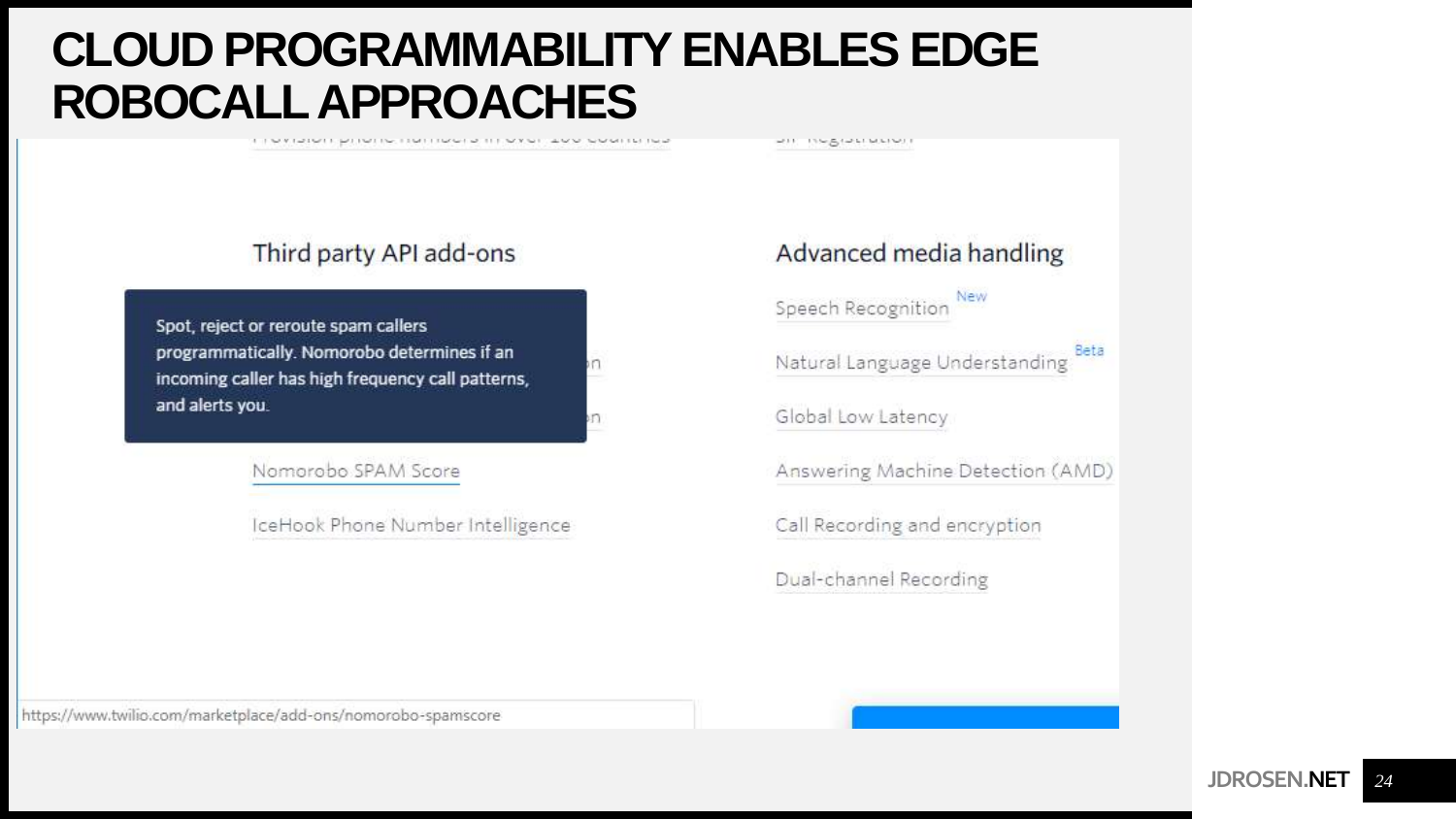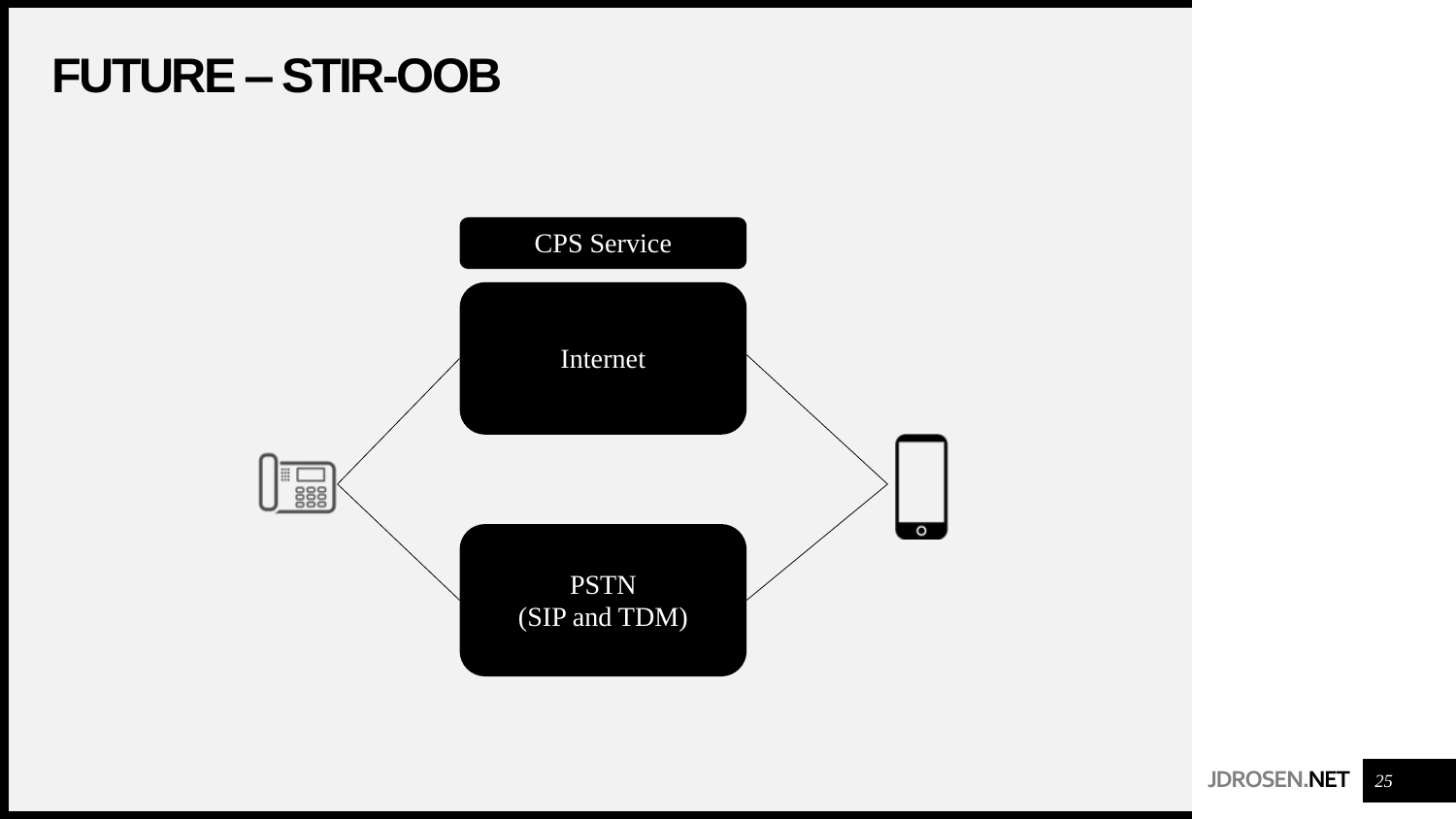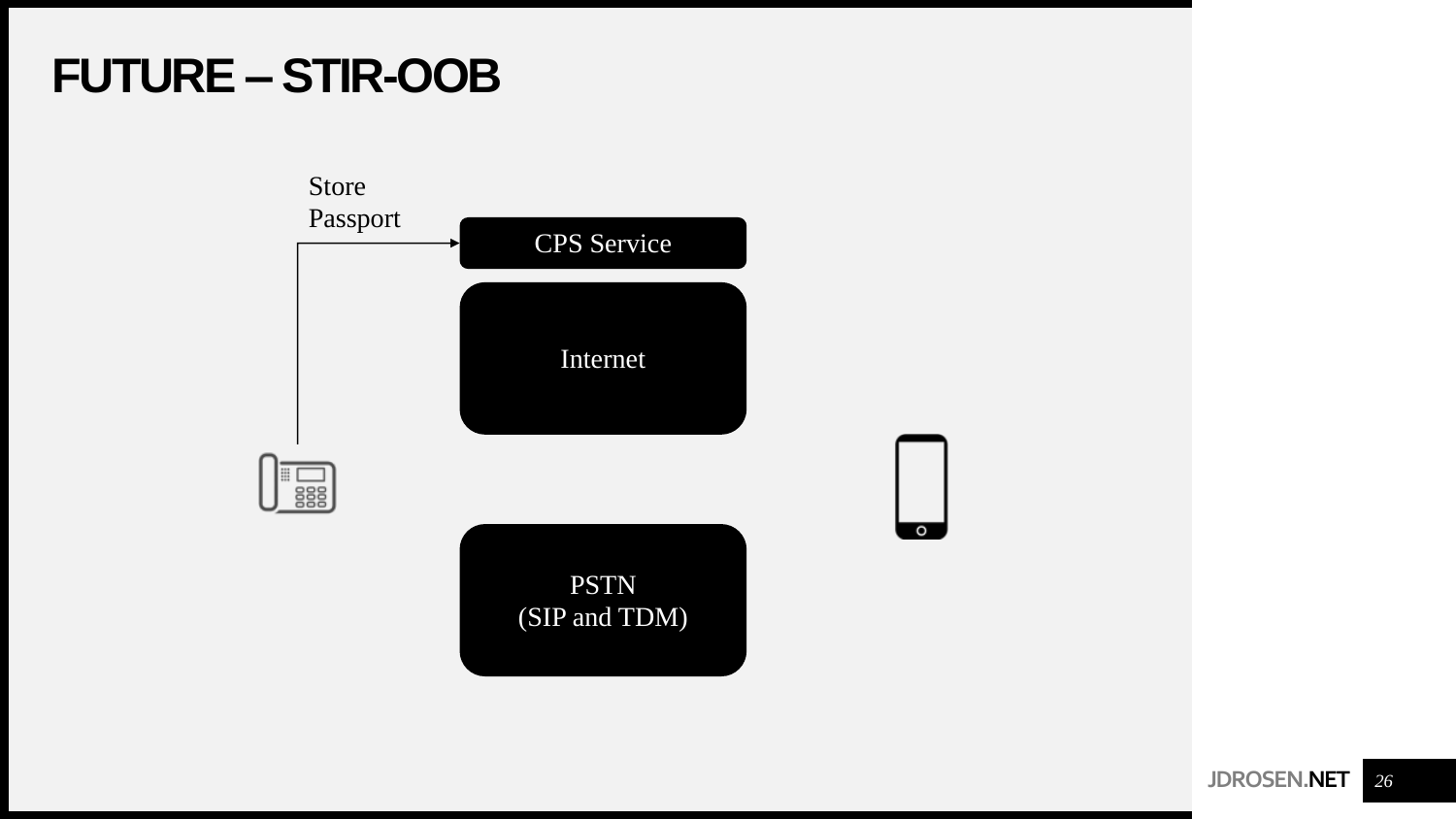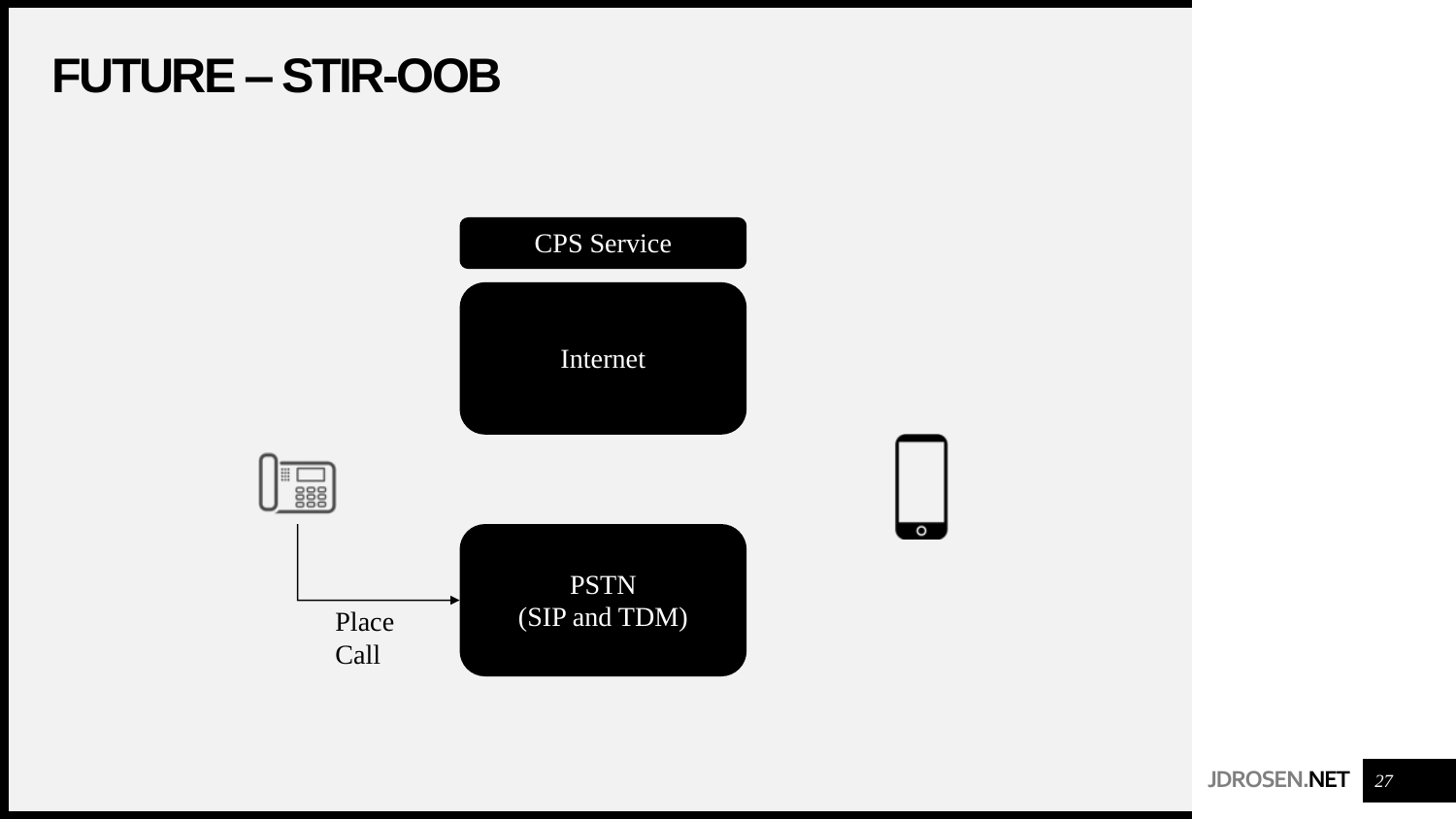**Tase** 

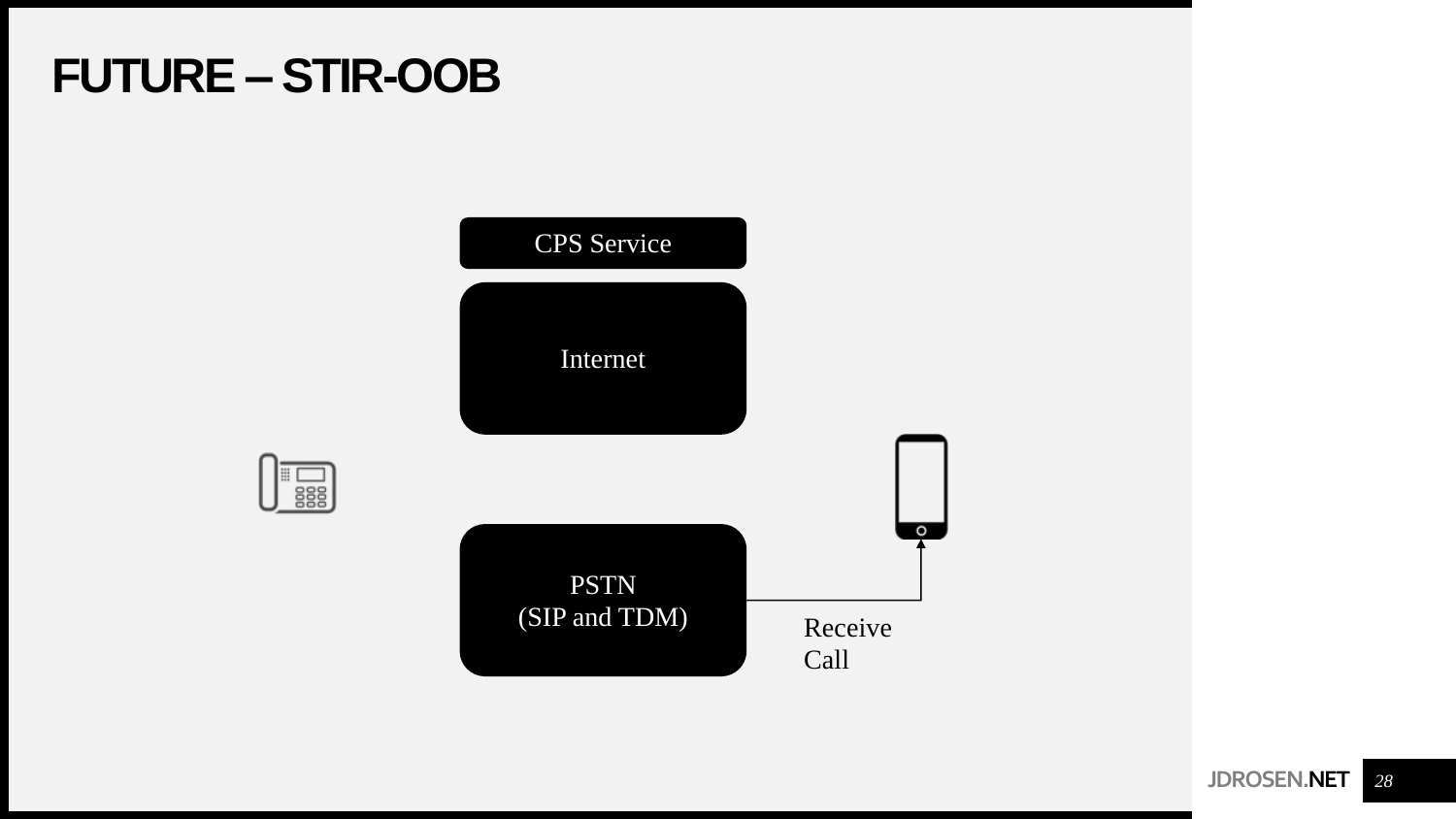

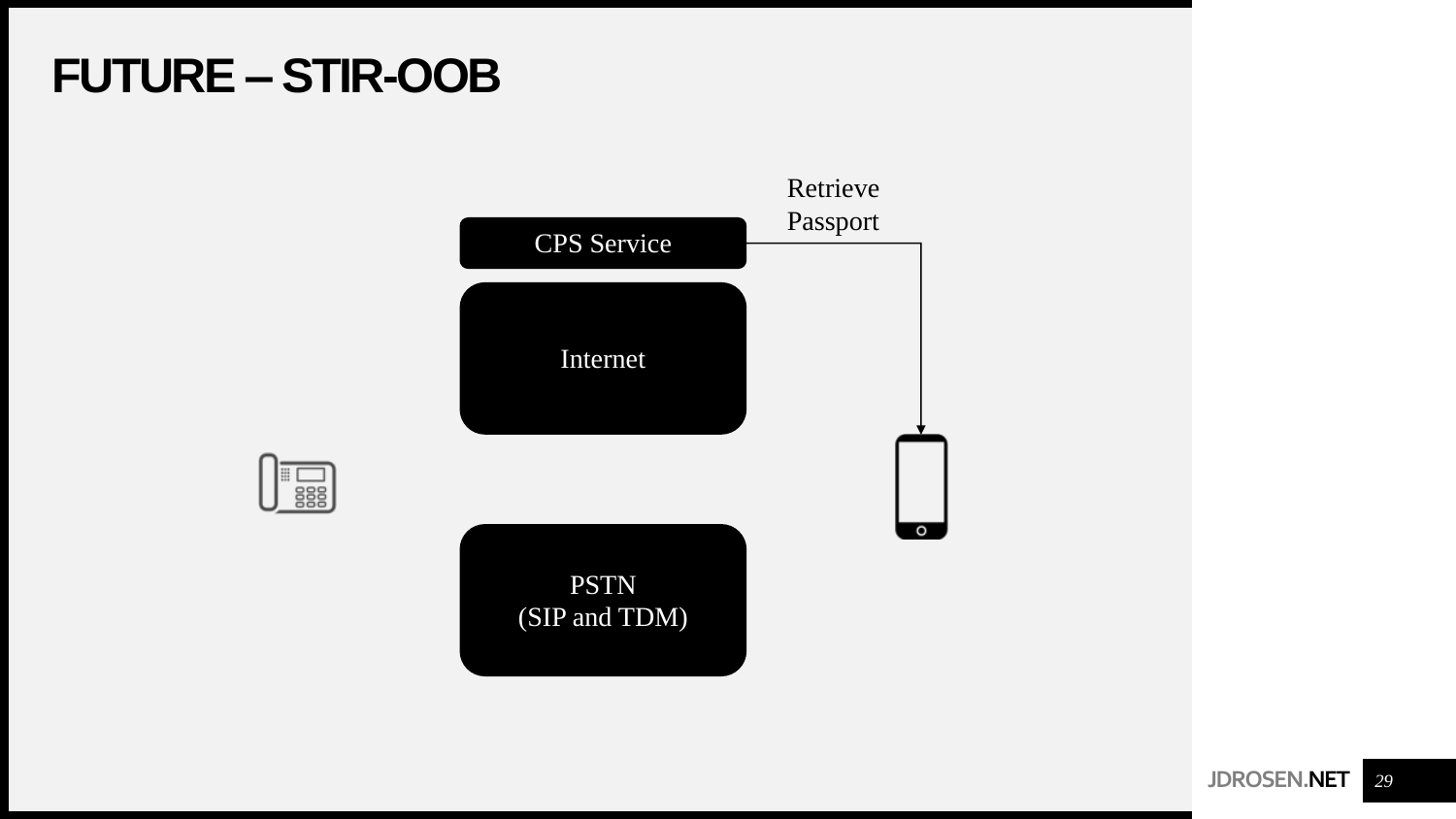## **WHY STIR-OOB AND SAAS?**

- Internet connected endpoints IP phones, soft clients, mobile apps
- Richer UI especially soft clients, mobile apps
- Multiple points of PSTN Interconnection
- Easy upgradeability and no dependency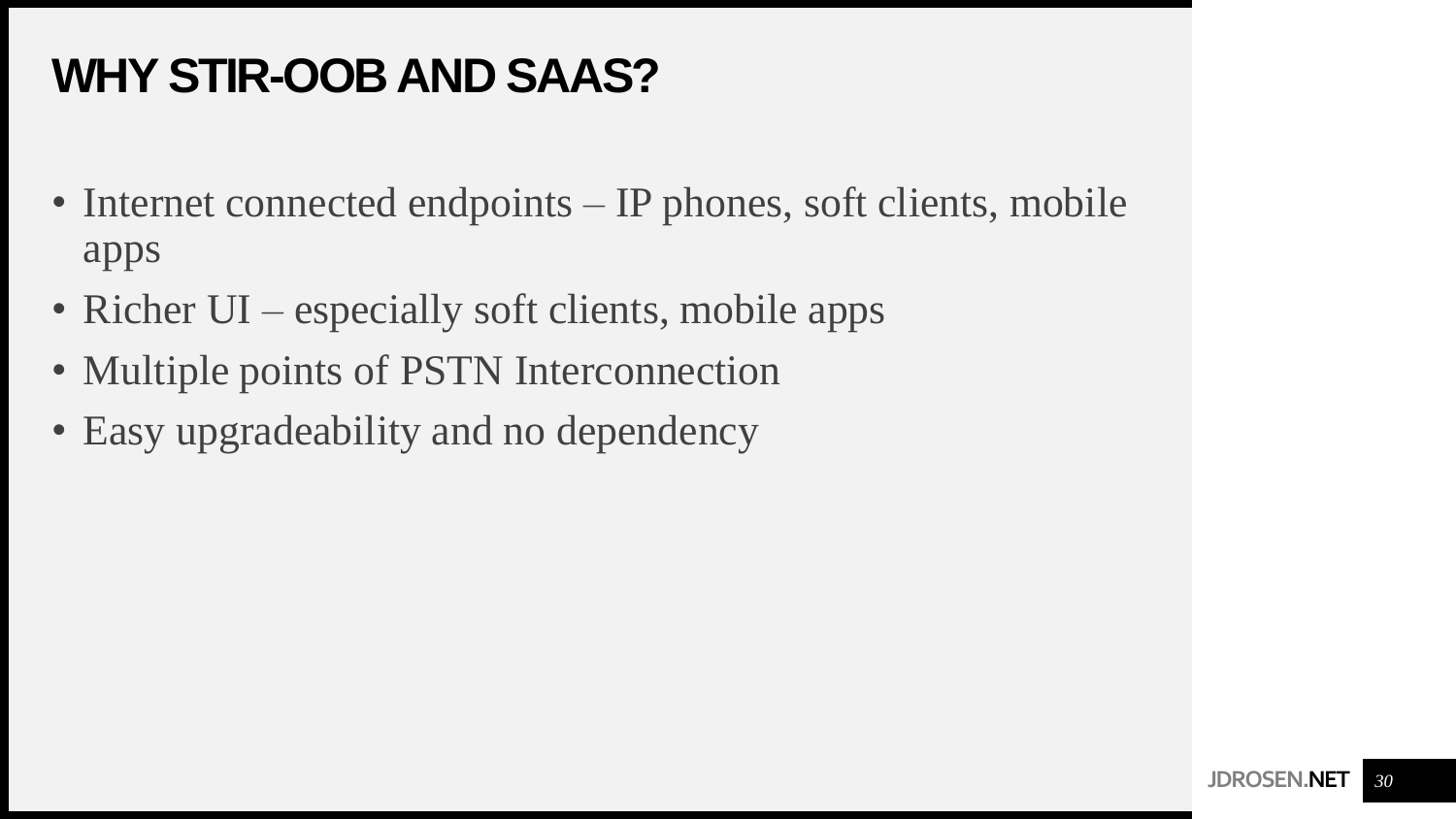## **WHATS NEXT IN CLOUD?**

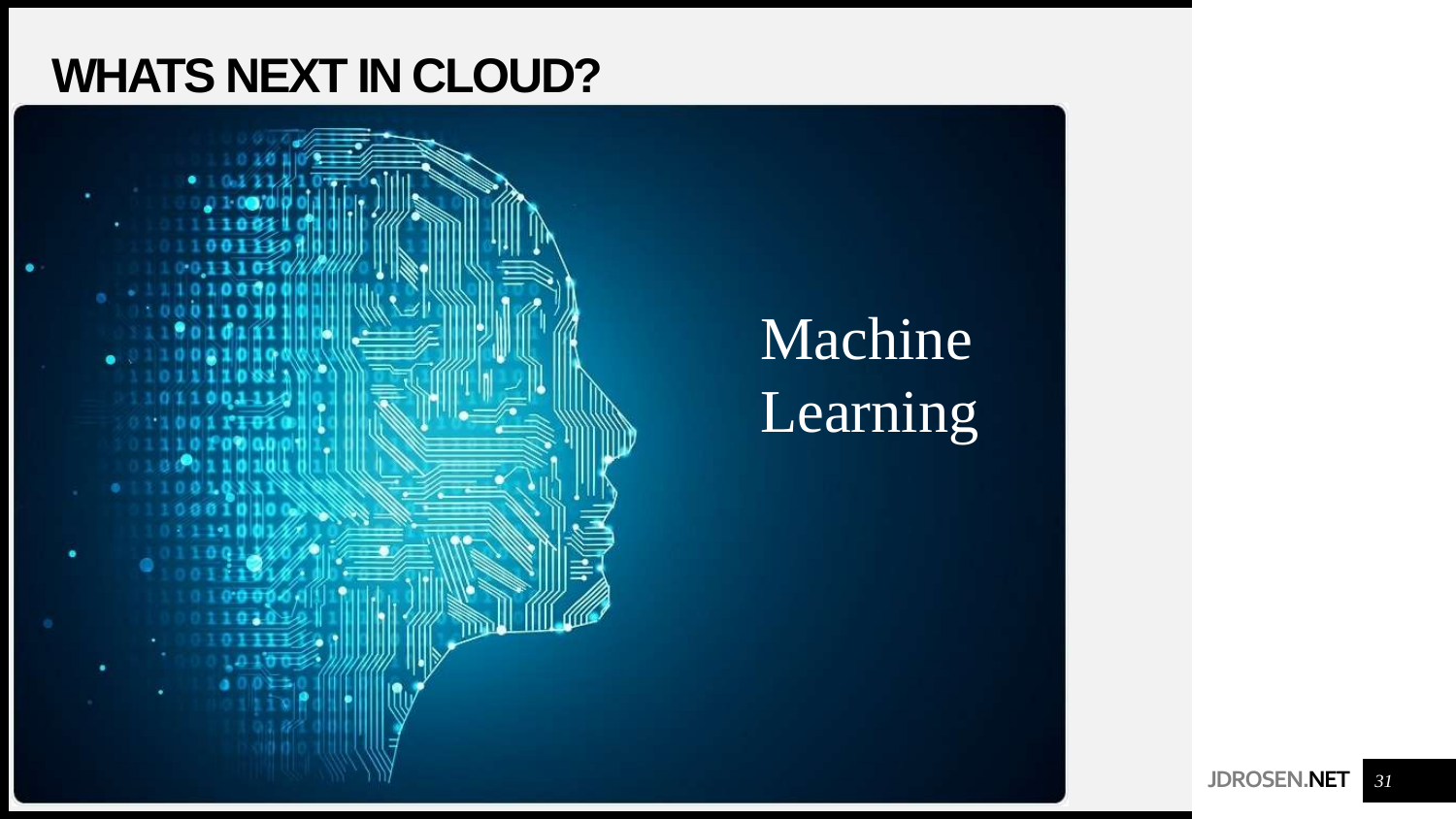## **UNTIL NOW: JUST MAKE THE CONNECTION**

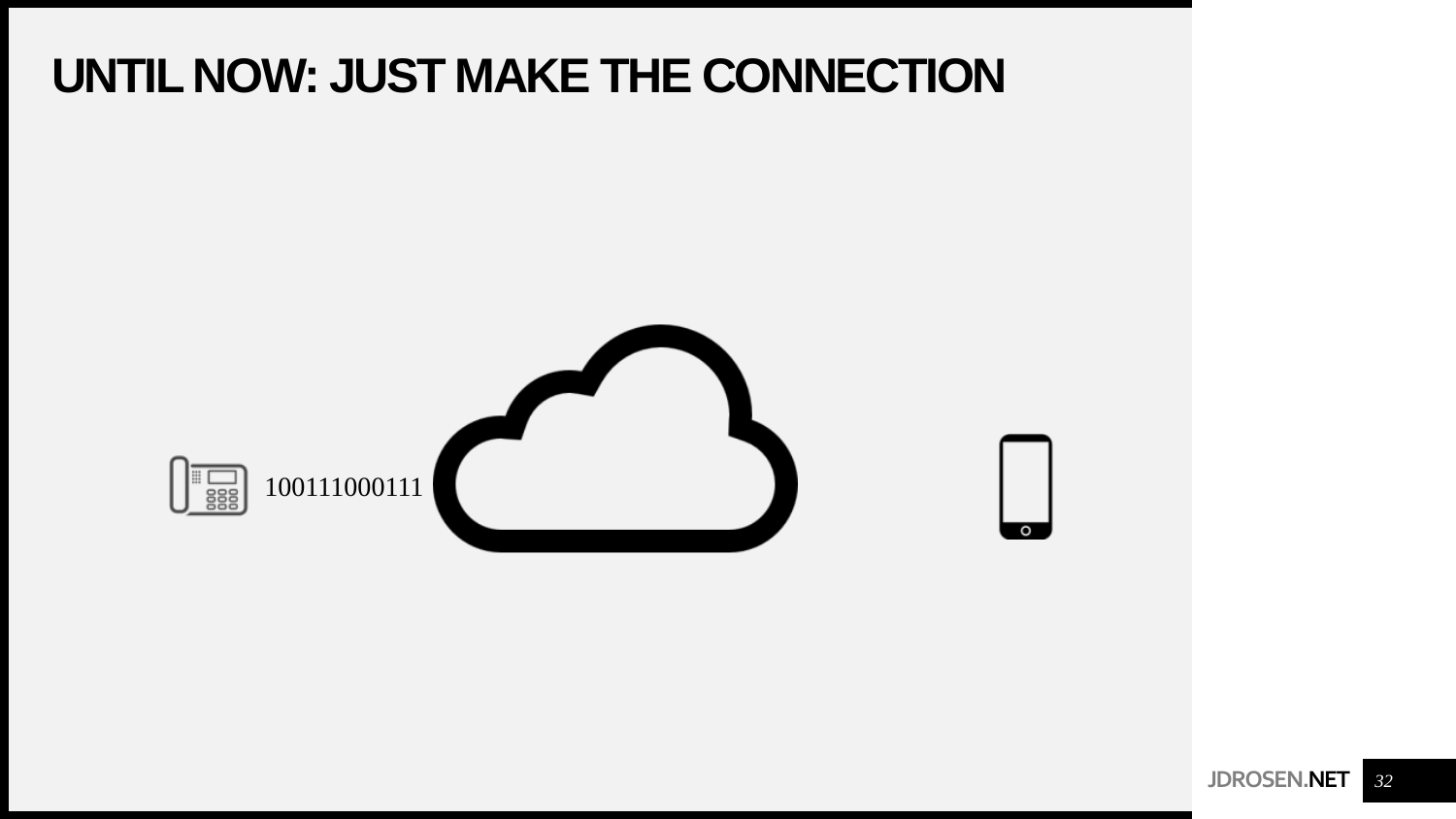## **UNTIL NOW: JUST MAKE THE CONNECTION**



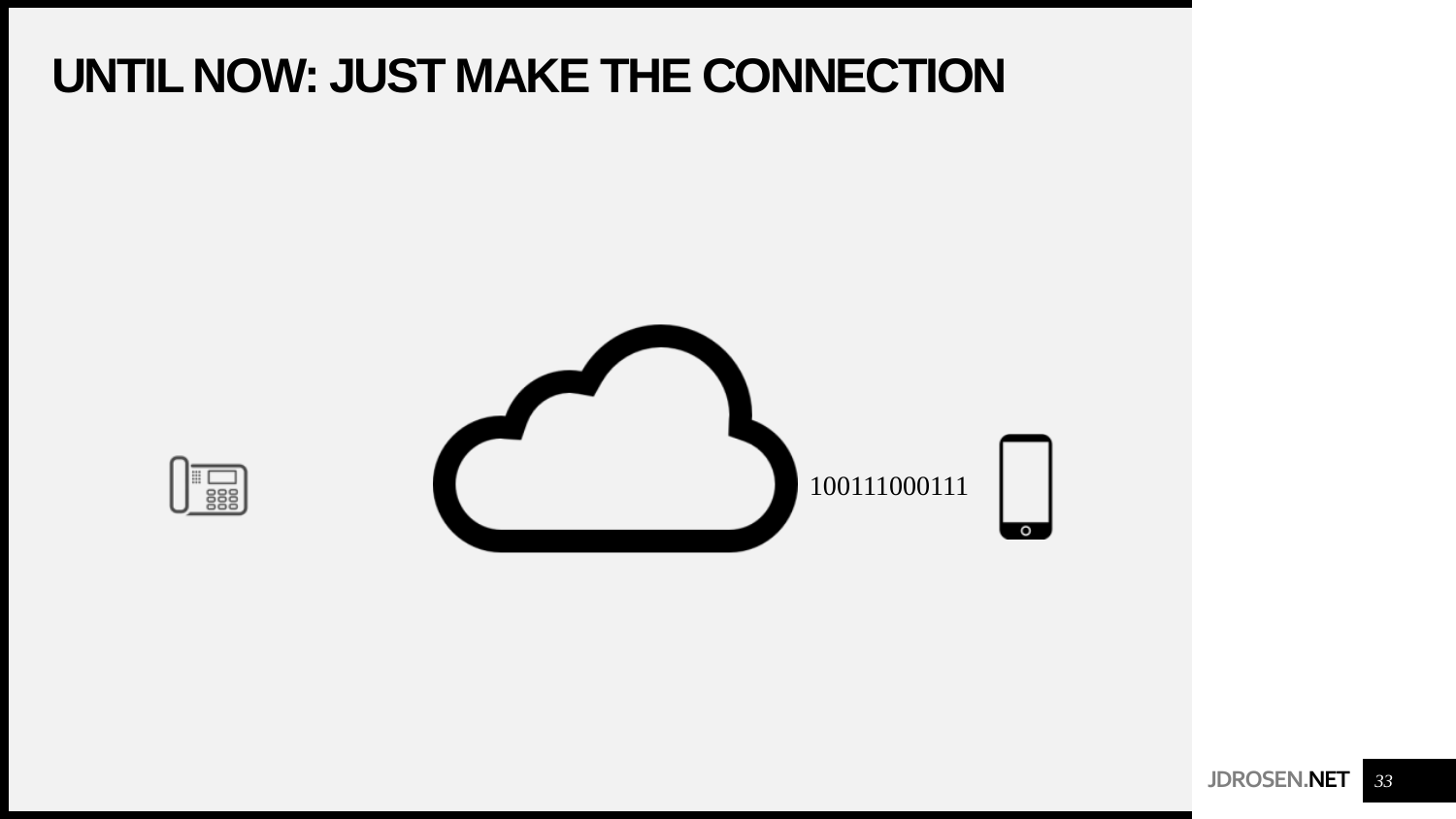## **FUTURE: ANALYZE THE CONTENT**

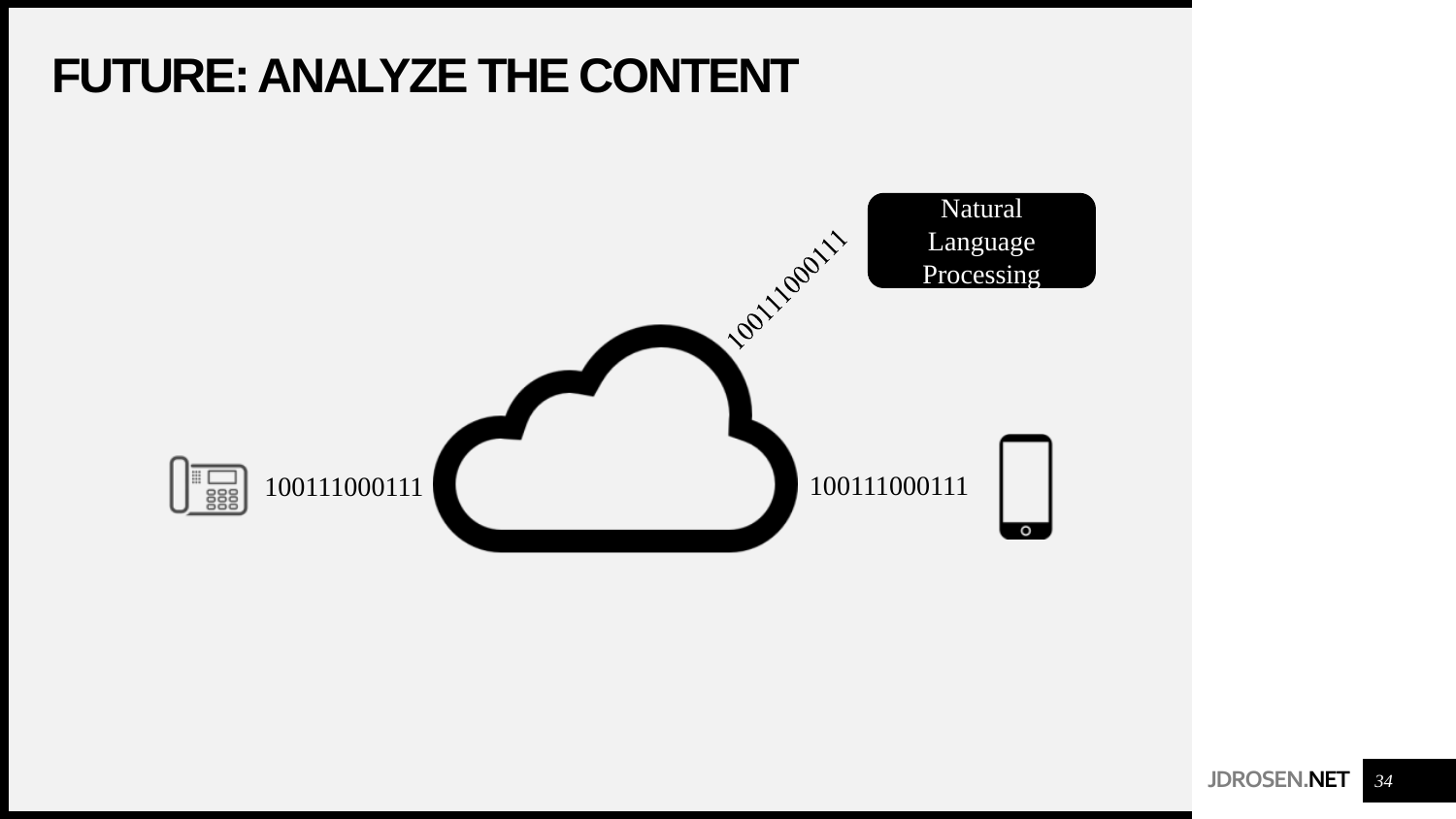## **EXAMPLE 1: SURFACE INFORMATION ON NAMED ENTITIES**

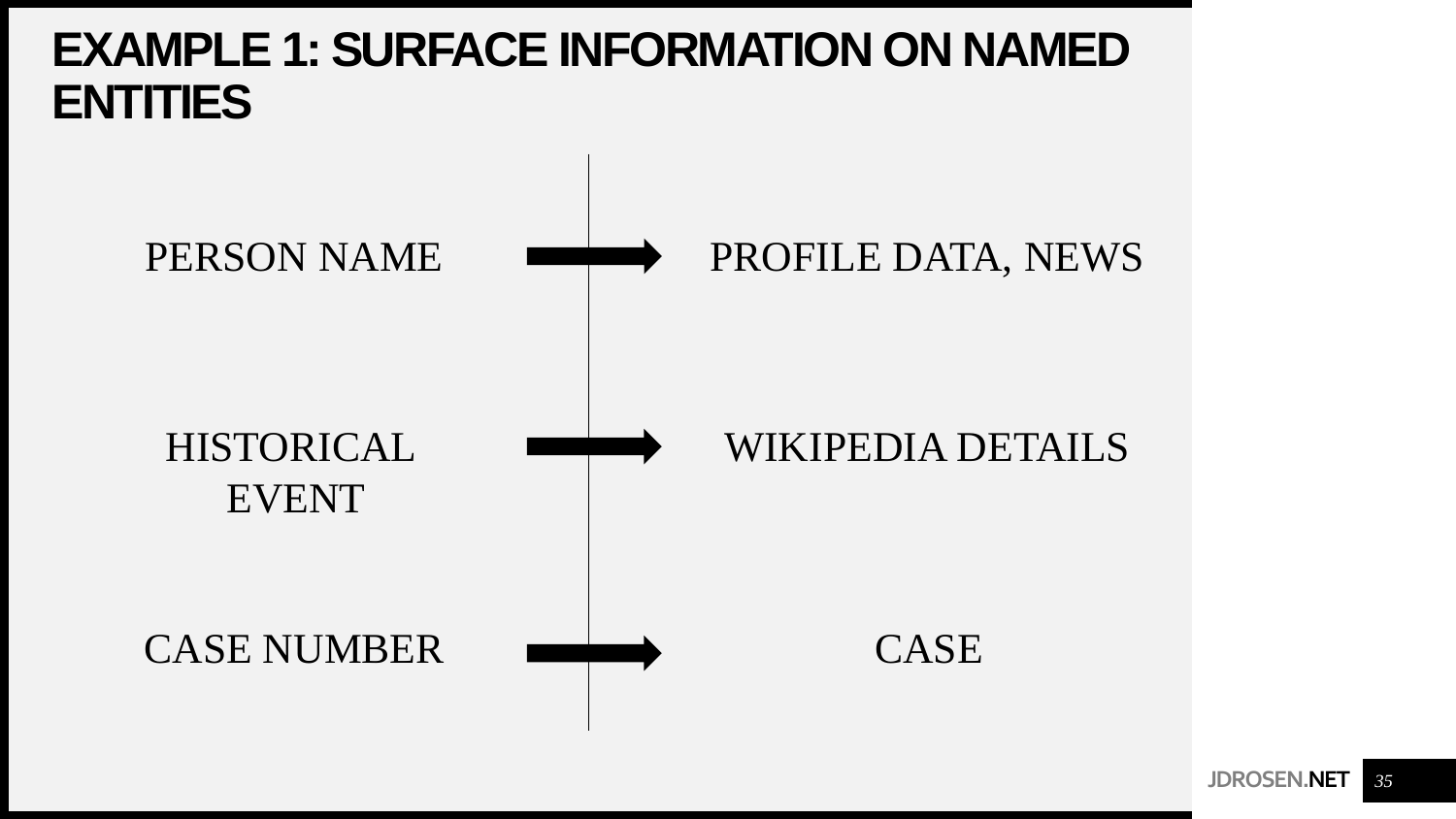## **EXAMPLE 2: MEETING ACTION ITEMS**



### TO: Alice

### FROM: Bob

TODO: Update sales forecast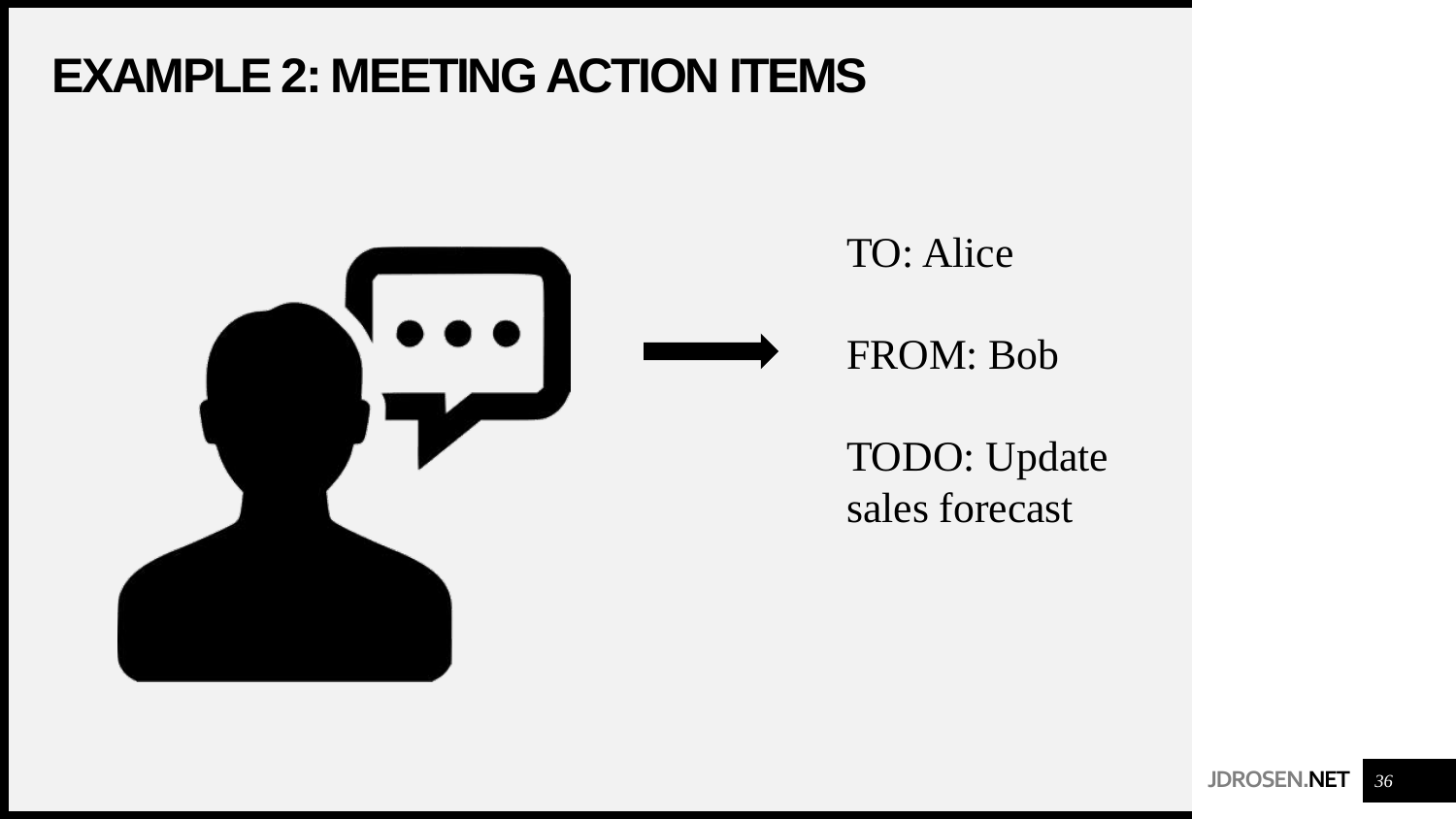

### MASSIVE CHANGES TO SIP TRUNKING

### TRANSFORMATION OF SBC MARKET

### NEW SOLUTIONS FOR ROBOCALLING

NLP FOR COMMUNICATIONS

**JDROSEN.NET** *37*